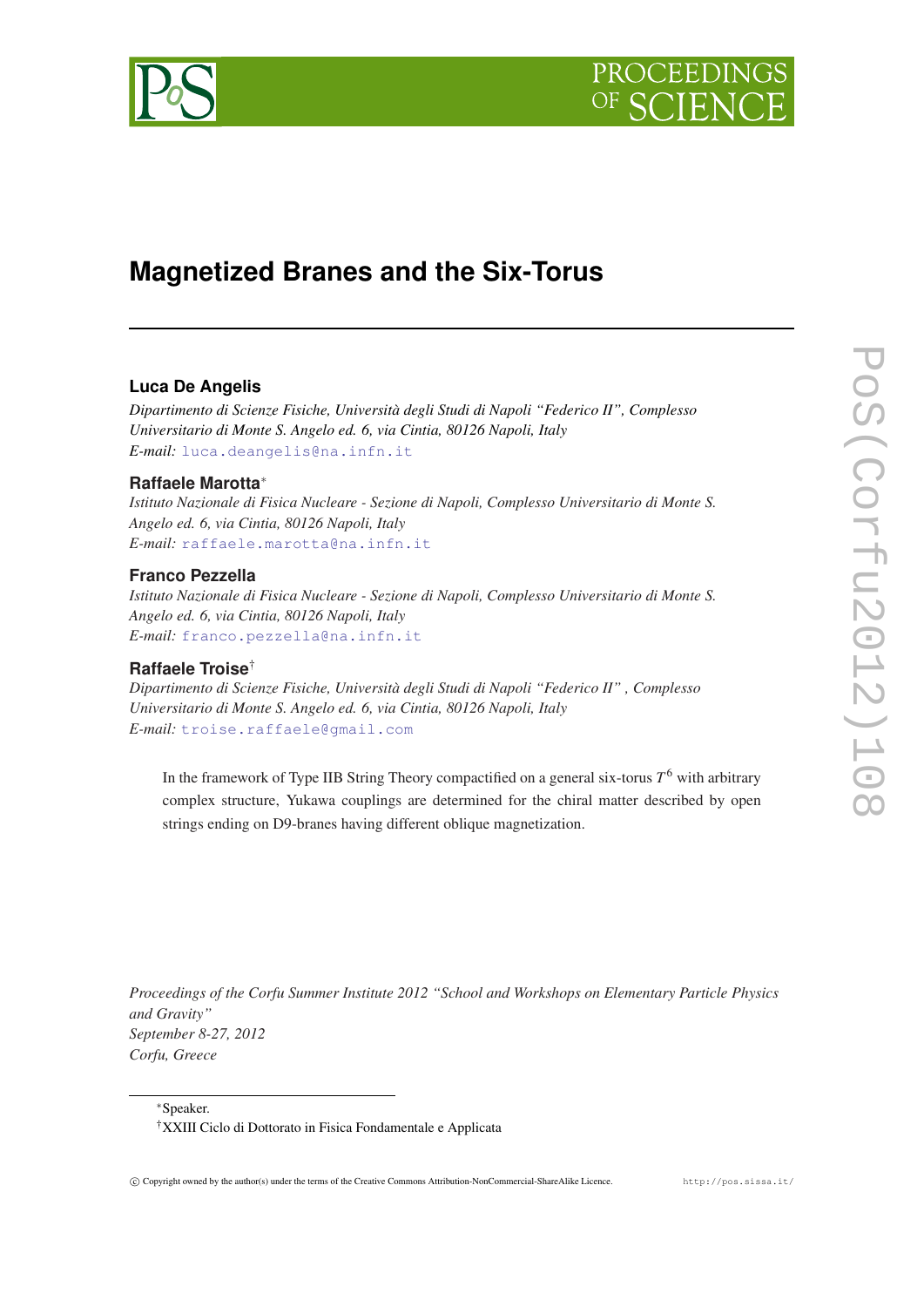## 1. Introduction

Many new ideas and tools have been introduced in the last years in order to connect the tendimensional Superstring Theory to the four-dimensional Standard Model. This is the goal of the so-called *String Phenomenology* which in fact studies how the (beyond) Standard Model physics could be obtained as a low-energy limit of String Theory [\[1,](#page-13-0) [2,](#page-13-0) [3\]](#page-13-0).

In orientifolds of Type II String Theory, the main ingredients that String Phenomenology uses for achieving its aim are Dp-branes together with the compactification of the extra dimensions and the derivation of chiral spinors. In particular, the gauge groups of the Standard Model are localized in the world-volume of suitable configurations of Dp-branes and the chiral matter can be introduced by "dressing" the compact directions with magnetic fields [[4](#page-13-0), [5,](#page-14-0) [6](#page-14-0), [7,](#page-14-0) [8](#page-14-0), [9](#page-14-0)]. The open strings ending on different piles of branes with different magnetizations are named *dy-charged* or *twisted* strings and they exactly describe the chiral matter of the low-energy theory.

In order to promote magnetized branes in a compact space as vacua interesting for the String Phenomenology, one needs to have information about the low-energy effective actions living in the world-volume of such configurations of branes [\[10](#page-14-0), [11](#page-14-0), [12\]](#page-14-0). These actions are model dependent and a particular interest, especially after the Higgs discovery, is focused on the determination of the Yukawa couplings and their dependence on the details of the compact manifold, i.e. moduli and geometry of the extra dimensions. Yukawa couplings in Type II brane-world scenario arise from an overlap integral of wave-functions of the three participant fields in the extra dimensions. The wavefunctions, depending on the Bose-Fermi statistics of the fields, are solutions of the internal Laplace-Beltrami or Dirac equation with suitable boundary conditions dictated by the compact geometry and by the presence of the magnetic fields. In the *bottom-up* approach one usually neglects the global aspects of the compactification and solves these equations locally. However, for the simplest compact manifold, the factorized torus, the boundary conditions imposed by the magnetized torus geometry have exactly determined the holomorphic part of the Yukawa couplings that turns out to be proportional to the Jacobi  $\theta$ -function [\[13](#page-14-0), [14,](#page-14-0) [15](#page-14-0), [16,](#page-14-0) [17\]](#page-14-0). The global properties of the compact manifold are then important to fix the complete structure of the effective actions and it results to be interesting to compute such couplings in the case of non factorized geometries as the one of the torus *T* <sup>6</sup> with arbitrary complex structure.

In this talk - which is based on the paper of ref. [[18\]](#page-14-0) - these couplings are studied in a configuration of *M* D9-branes in the background  $\mathbb{R}^{1,3} \times T^6$ . In the same spirit as the one of ref. [\[13](#page-14-0)] (see also [[16,](#page-14-0) [19](#page-14-0)]), constant magnetic fields are turned on, along the compact directions, in the abelian sector of the *U*(*M*) gauge group defined on the world-volume of the *M* branes. Depending on the choice of such constant fields, the single stack of branes is now separated in different piles of magnetized branes. The ten-dimensional  $\mathcal{N} = 1$  super Yang-Mills theory living in the world-volume of a stack of D9-branes is dimensionally reduced to four dimensions by expanding the ten-dimensional bosonic or fermionic fields in a basis of eigenfunctions of the internal Laplace or Dirac operator. The eigenfunctions of these operators have to be invariant, up to gauge transformations, when translated along the one-cycles of the torus. They are easily determined in the complex frame where both the metric and the difference  $F^{ab} = F^a - F^b$  of the magnetic fields on the two piles *a* and *b* of branes between which the strings are stretched, are diagonal matrices in their off-diagonal boxes. In this frame, supersymmetry has been also partially imposed by re-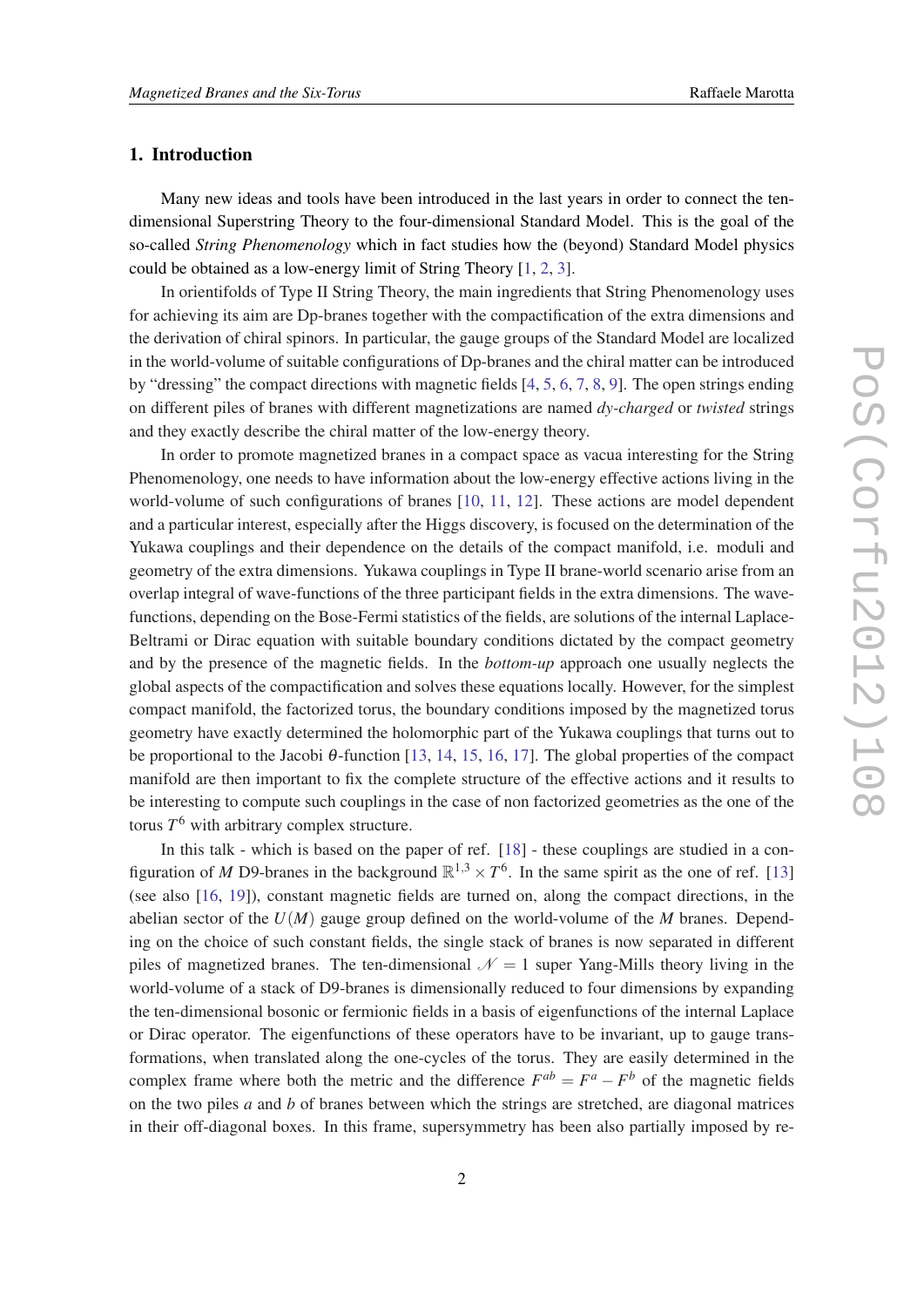<span id="page-2-0"></span>quiring the field  $F^{ab}$  to be a  $(1,1)$ -form in the coordinate system defining the complex torus. The wave-functions of twisted open strings turn out to be proportional to the Riemann Theta function only when the background gauge field, in the original system of coordinates defining the torus, is a matrix with null diagonal blocks. They depend on the first Chern class *Iab* associated with the difference of the gauge fields on the *a* and *b* branes and on a generalized complex structure that is a matrix whose entries are related to the original complex structure of the torus or to its complex conjugate, depending on the signs of the eigenvalues of the non-vanishing blocks of the gauge field *F ab* .

The Yukawa couplings are obtained by evaluating an overlap integral over three of such functions. The integral is computed after using an identity between the product of two Riemann  $\theta$ functions. The identity has been derived in refs. [\[18,](#page-14-0) [20\]](#page-14-0) by extending the analysis given in ref. [[21\]](#page-14-0) and here revised. The resulting expression is compatible with the known results obtained under different assumptions [[22,](#page-14-0) [20](#page-14-0)]; the non trivial and holomorphic part of these couplings, the Riemann  $\theta$ -function, is again determined by the boundary conditions due to the geometry of the magnetized torus. Here holomorphicity means, as in the factorized case, that the θ-function can never depend on a variable and its complex conjugate, although the argument of such a function can be either holomorphic or antiholomorphic along different directions. These properties are related to the signs of the first Chern classes evaluated along the corresponding compactified directions of the torus.

The paper is organized as follows.

In section 2, generalities about dimensional reduction and magnetic fluxes are given. In section [3,](#page-5-0) the bosonic and fermionic wave-functions for the lowest states are derived together with the mass spectrum of the Kaluza-Klein states. In section [4](#page-9-0), the Yukawa couplings for a general magnetized  $s$ ix-torus  $T^6$  are computed. Finally, in the appendix details about the proof of an identity involving the product of two wave-functions are given.

#### 2. Open Fluxes and Torus Geometry

A configuration made of a stack of *M* D9-branes in the compact background  $\mathbb{R}^{1,3} \times T^6$  is going to be studied in this paper. Branes backreaction on the space-time geometry is neglected and the analysis is focused on the open string degrees of freedom. Their interaction with the closed string degrees of freedom is described by the supersymmetric DBI and by the Chern-Simons actions. In the following, attention will be drawn to the low-energy limit of the DBI action which, for this particular brane configuration, is the ten-dimensional  $\mathcal{N} = 1$  super Yang-Mills with gauge group *U*(*M*):

$$
S = \frac{1}{g^2} \int d^{10} X^{\hat{N}} \operatorname{Tr} \left( -\frac{1}{4} \mathcal{F}_{\hat{M}\hat{N}} \mathcal{F}^{\hat{M}\hat{N}} + \frac{i}{2} \bar{\lambda} \Gamma^{\hat{M}} D_{\hat{M}} \lambda \right)
$$
(2.1)

where  $\hat{M}, \hat{N} = 0, \dots, 9, \ \ g^2 = 4\pi e^{\phi_{10}} (2\pi$ √  $\overline{\alpha'}$ <sup>6</sup> and

$$
\mathscr{F}_{\hat{M}\hat{N}} = \nabla_{\hat{M}} A_{\hat{N}} - \nabla_{\hat{N}} A_{\hat{M}} - i [A_{\hat{M}}, A_{\hat{N}}] \ ; \ D_{\hat{M}}\lambda = \nabla_{\hat{M}}\lambda - i [A_{\hat{M}}, \lambda]
$$

with  $\lambda$  being a ten-dimensional Weyl-Majorana spinor. Chiral matter is introduced by turning on magnetic fields with constant field strength along the compact directions of the world-volume of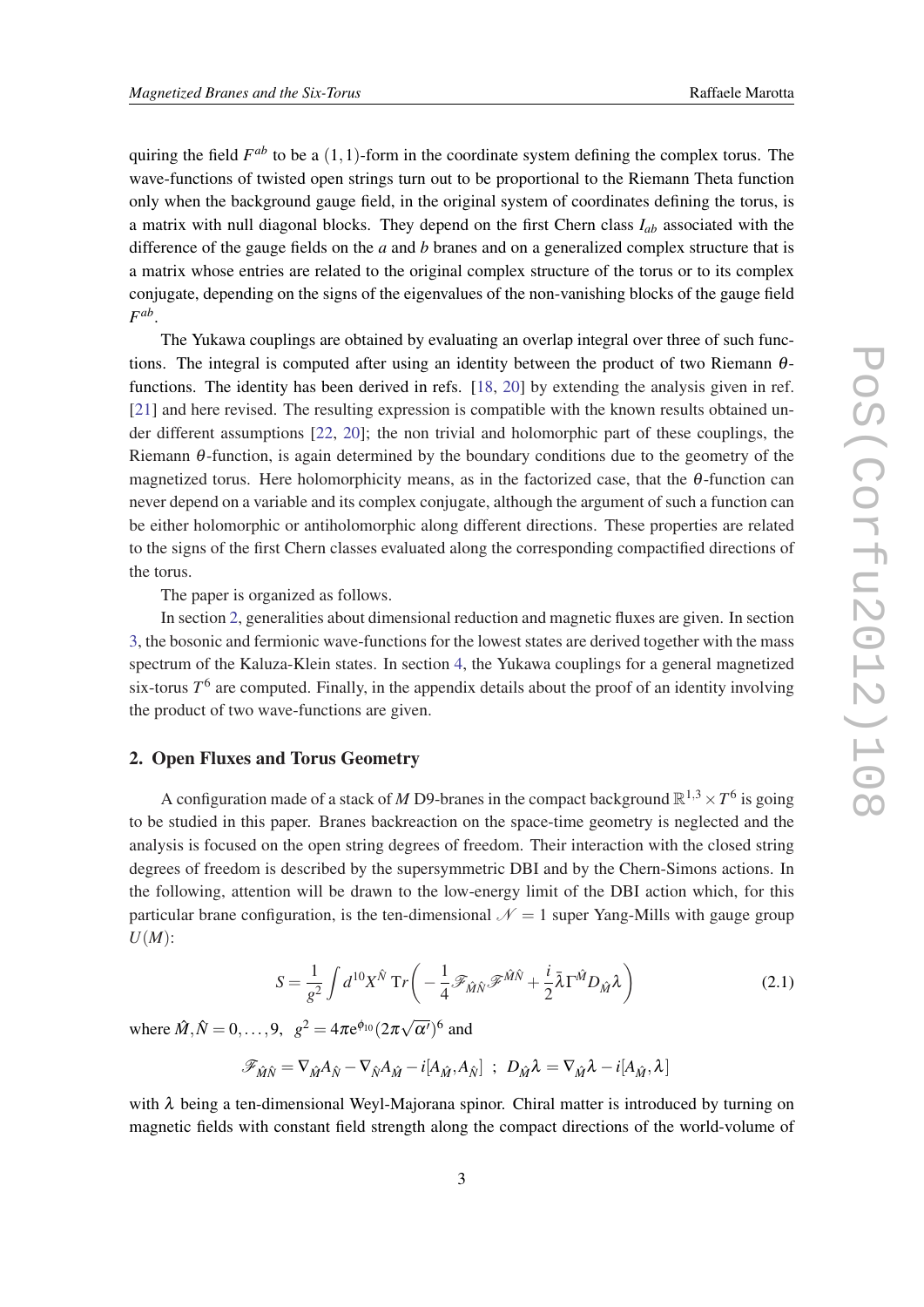<span id="page-3-0"></span>*N<sub>a</sub>* branes, with  $\sum_{a=1}^{n} N_a = M$ . The integer *n* labels the branes having different magnetization. The original gauge group is then broken into the product  $U(M) \simeq \prod_{a=1}^{n} U(N_a)$  and this breaking can be used to engineer the gauge groups of the Standard Model. The chiral matter is given by the twisted open strings charged with respect two of these groups and transforms in the bifundamental representation of the gauge group  $U(N_a) \times U(N_b)$ . In the following, the complete breaking  $U(M) \simeq U(1)^M$  is considered, but the extension to other gauge configurations is straightforward. The breaking is realized by first separating the generators  $U_a$  of the Cartan subalgebra from the ones out of it, *eab*, in the definitions of the gauge field and of the gaugino:

$$
A_{\hat M}=B_{\hat M}+W_{\hat M}=B_{\hat M}^aU_a+W_{\hat M}^{ab}e_{ab} \hspace*{0.2cm} ; \hspace*{0.2cm} \lambda=\chi+\Psi=\chi^aU_a+\Psi^{ab}e_{ab}
$$

and then expanding the Lagrangian around the background fields which are present only along the compact directions in  $T^6$  of the branes:

$$
B_M^a(x^\mu, X^N) = \langle B_M^a \rangle(X^N) + \delta B_M^a(x^\mu, X^N)
$$
  
\n
$$
W_M^{ab}(x^\mu, X^N) = 0 + \Phi_M^{ab}(x^\mu, X^N) .
$$
\n(2.2)

Here  $\mu = 0, \ldots, 3$  and  $M, N = 1, \ldots, 6$ . The fields  $B_M^a$  and  $\Phi_M^{ab}$  are, respectively, adjoint and chiral scalars, from the point of view of the four-dimensional Lorentz group. The background fields  $\langle B_M^a \rangle$ are taken with a constant field strength corresponding to the background constant magnetic fields along the compact dimensions. In particular, the gauge

$$
\langle B_M^a \rangle(X^N) = -\frac{1}{2} F_{MN}^a X^N
$$

is chosen.

The four-dimensional effective action is obtained by compactifying the extra dimensions on the torus  $T^6$ , defined by imposing the identification

$$
x^{m} \equiv x^{m} + 2\pi R_{1}^{(m)} m_{1}^{m} ; y^{m} \equiv y^{m} + 2\pi R_{2}^{(m)} m_{2}^{m} m_{1}^{m}, m_{2}^{m} \in \mathbb{Z}
$$

on the space-time coordinates  $(x^m, y^m) \equiv (X^{2m-1}, X^{2m})$  (*m* = 1, 2, 3), being  $R_1^{(m)}$  $R_1^{(m)}$  and  $R_2^{(m)}$  $2^{(m)}$  the radii of the torus along the direction *m*. In the following, in order to compare the string with the field theory results, it is convenient to use the following rescaling:

$$
(x^m, y^m) \rightarrow \left(x^m \frac{R_1^{(m)}}{R}, y^m \frac{R_2^{(m)}}{R}\right),
$$

with *R* being an arbitrary dimensionful parameter, and then to define the torus geometry through the identification:

$$
x^m \equiv x^m + 2\pi R m_1^m \; ; \; y^m \equiv y^m + 2\pi R m_2^m \; .
$$

The description of the torus as a complex manifold is based on the introduction of the coordinates:

$$
w^m = \frac{x^m + U_m^m y^n}{2\pi R}
$$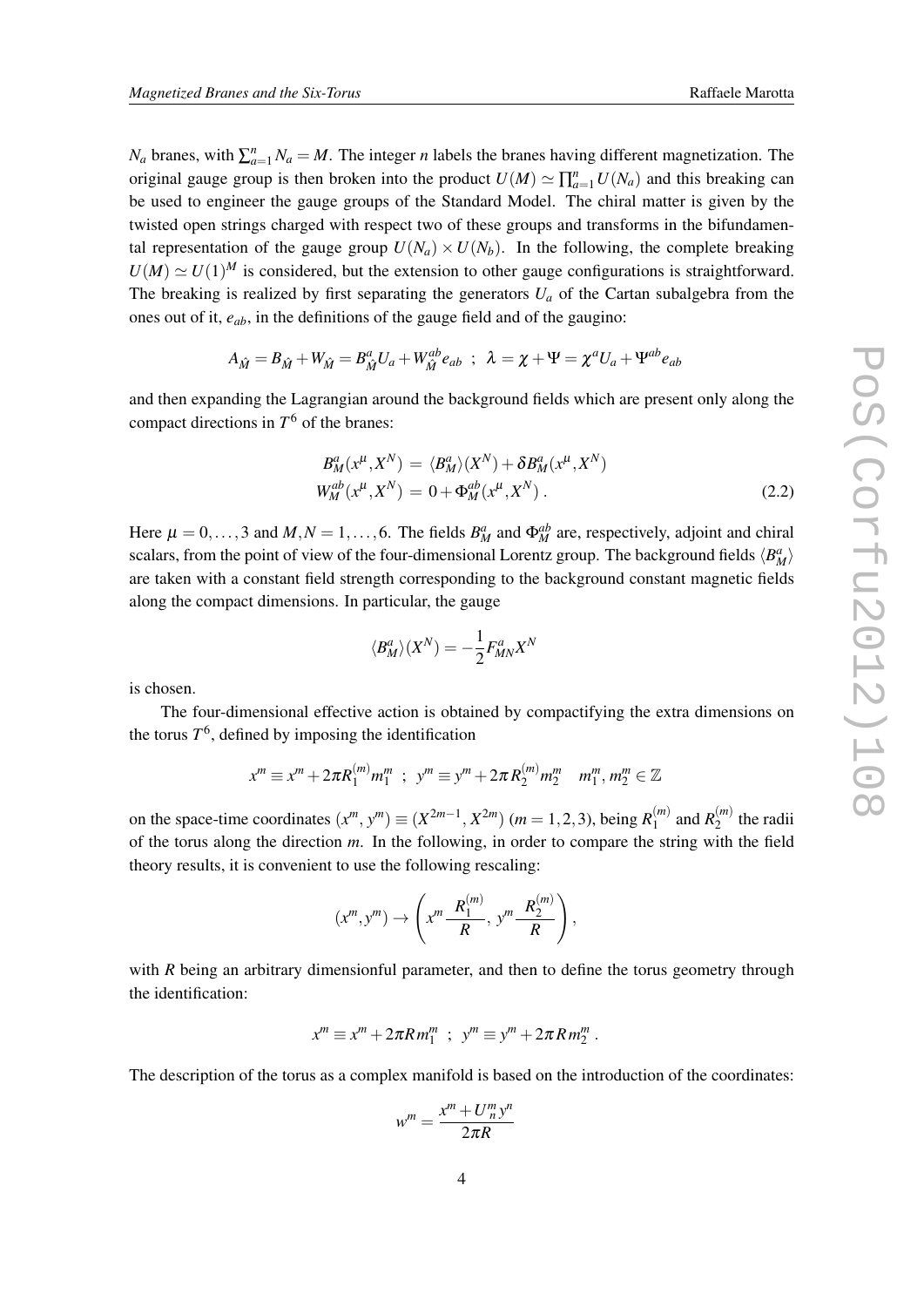<span id="page-4-0"></span>together with their complex conjugate variables. Here, *U* is a complex matrix parametrizing the complex structure of the manifold. The lattice identification is given by

$$
w^m \equiv w^m + m_1^m + U_n^m m_2^n.
$$

The twisted sectors of the theory, as previously discussed, are present because a background magnetic field  $F^{ab} = F^a - F^b$  acts on the world-volume of two piles of branes *a* and *b*. In the system of complex coordinates it takes the following form [[18\]](#page-14-0):

$$
F^{ab} = -\frac{(2\pi R)^2}{8} F_{MN}^{(\mathcal{W}\mathcal{W})ab} d\mathcal{W}^M \wedge d\mathcal{W}^N \tag{2.3}
$$

with  $(\mathscr{W}^1,\ldots,\mathscr{W}^6)\equiv(w^1,\ldots,w^3,\bar{w}^1,\ldots\bar{w}^3)$  and

$$
F^{(ww)ab} = (\text{Im} U^{-1})^t \left[ \bar{U}^t F^{(xx)ab} \bar{U} - \bar{U}^t F^{(xy)ab} + F^{(xy)abt} \bar{U} + F^{(yy)ab} \right] \text{Im} U^{-1}
$$

$$
F^{(w\bar{w})ab} = (\text{Im} U^{-1})^t \left[ -\bar{U}^t F^{(xx)ab} U + \bar{U}^t F^{(xy)ab} - F^{(xy)abt} U - F^{(yy)ab} \right] \text{Im} U^{-1}
$$

while  $F^{(\bar{w}w)ab} = [F^{(w\bar{w})ab}]^*$  and  $F^{(ww)ab} = [F^{(\bar{w}\bar{w})ab}]^*$ ; furthermore the index *t* denotes the transposed of the matrices it refers to. Supersymmetric configurations require the gauge field to be a  $(1,1)$ -form. Imposing such constraint necessarily makes  $iF^{(w\bar{w})}$  an Hermitian matrix [[20\]](#page-14-0) which is diagonalized by an unitary matrix  $\bar{C}_{ab}^{-1}$ :

$$
(C_{ab}^{-1})^m{}_r F_{m\bar{n}}^{(w,\bar{w})ab} (\bar{C}_{ab}^{-1})^{\bar{n}}_{\bar{s}} = \frac{2}{i} \frac{\lambda_r^{ab}}{(2\pi R)^2} \delta_{r\bar{s}}.
$$

Here,  $r, s = 1, \ldots 3$  and, since  $\bar{C}_{ab}^{-1}$  is an unitary matrix, one has  $(C_{ab}^{-1})^m r h_{m\bar{n}} (\bar{C}_{ab}^{-1})^{\bar{n}}_{\bar{s}} = \delta_{rs}$  where  $h_{m\bar{n}}$ refers to the metric of the complex torus which can also be written in terms of the holomorphic and anti-holomorphic vielbeins:  $h_{m\bar{n}} = e^r_{m} \delta_{rs} \bar{e}^s_{\bar{n}}$ . Complex coordinates having a trivial metric can now be introduced by defining:  $w^r = e^r_m w^m$  together with their complex conjugate.

The diagonalization naturally introduces a new system of complex coordinates  $(\mathscr{Z}_{ab}^1, \ldots, \mathscr{Z}_{ab}^6)$  =  $(z_{ab}^1, \ldots, z_{ab}^3, \bar{z}_{ab}^1, \ldots, \bar{z}_{ab}^3)$ , defined by

$$
w^m = (C_{ab}^{-1})^m{}_r z_{ab}^r ; \ \ \bar{w}^m = (\bar{C}_{ab}^{-1})^{\bar{s}}{}_{\bar{r}} \bar{z}_{ab}^r.
$$

In this frame both the metric and the field strengths of the gauge field are diagonal matrices in the non-vanishing blocks, being the metric equal to:

$$
\frac{ds^2}{(2\pi R)^2} = \frac{1}{2} d\mathscr{Z}_{ab}^I \mathscr{G}_{IJ} d\mathscr{Z}_{ab}^J ; \ \mathscr{G} = \begin{pmatrix} 0 \\ \mathbb{I} \\ 0 \end{pmatrix}
$$

while the magnetic field strength is

$$
F^{ab} = \frac{1}{2} F_{IJ}^{(\mathscr{Z} \mathscr{Z})ab} d\mathscr{Z}_{ab}^I \wedge d\mathscr{Z}_{ab}^J ; \ F_{IJ}^{(\mathscr{Z} \mathscr{Z})ab} = \frac{i}{2} \begin{pmatrix} 0 & \mathscr{I}_{\lambda}^{ab} \\ -\mathscr{I}_{\lambda}^{ab} & 0 \end{pmatrix}
$$
(2.4)

with

$$
\mathscr{I}_{\lambda}^{ab} = \text{diag}\left(\lambda_1^{ab} \dots \lambda_d^{ab}\right)
$$

and  $I, J = 1, \ldots, 6$  denote the flat indices.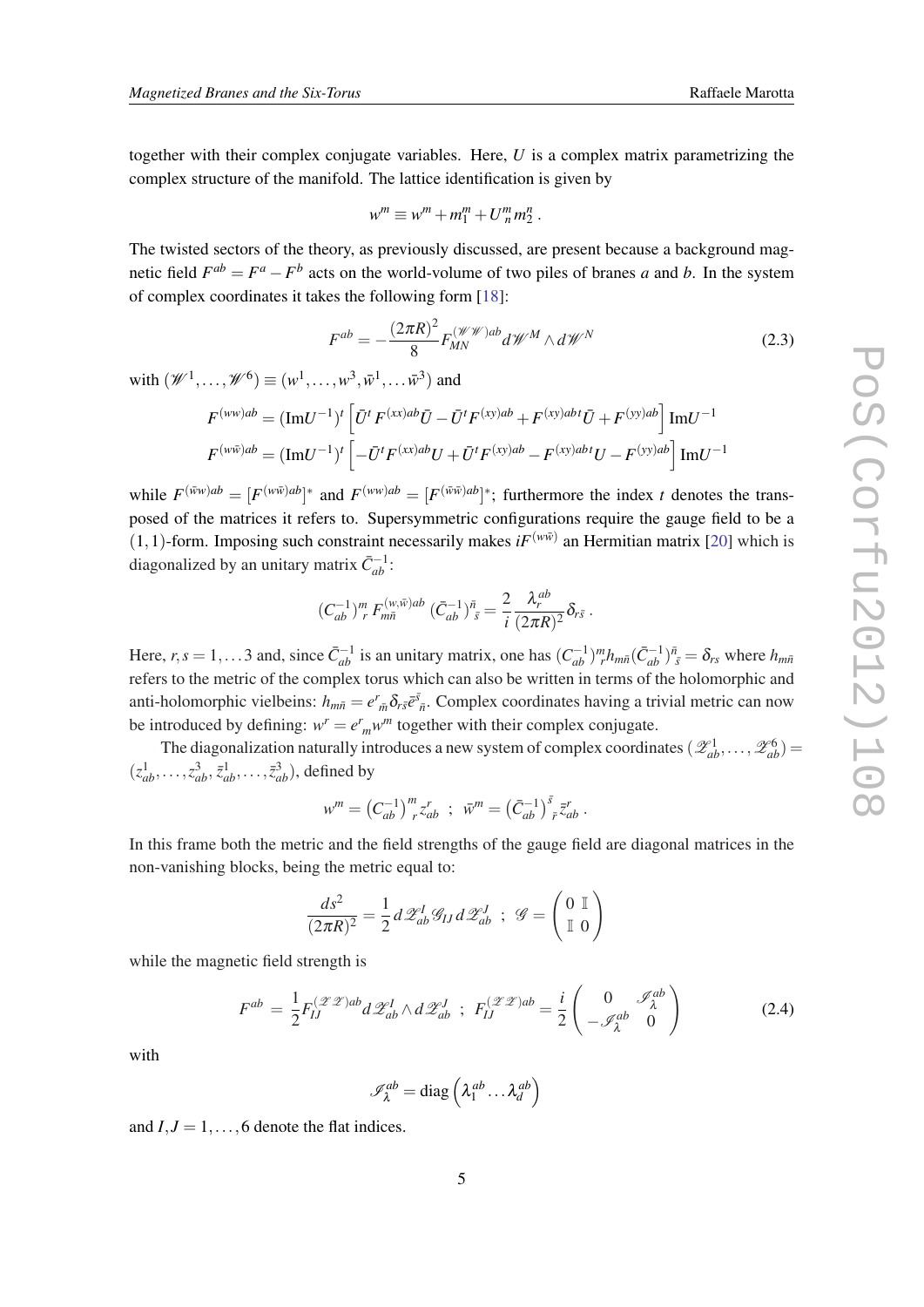#### <span id="page-5-0"></span>3. The Wave-Functions.

The quadratic terms in the scalar fields of the four-dimensional action, derived in detail in ref. [[13\]](#page-14-0), see also [\[15](#page-14-0), [16\]](#page-14-0), are obtained by starting from eq.  $(2.1)$  $(2.1)$  $(2.1)$  and expanding the fields, defined in the second line of eq. [\(2.2\)](#page-3-0), in a basis of eigenfunctions of the internal Laplace-Beltrami operator:

$$
-\tilde{D}_N\tilde{D}^N\phi_{\mathscr{M}}^{ab}(X^N) = m_{\mathscr{M}}^2\phi_{\mathscr{M}}^{ab}(X^N) \ ; \ \ \Phi_M^{ab} = \sum_{\mathscr{M}}\varphi_{M,\mathscr{M}}^{ab}(x^{\mu})\otimes\phi_{\mathscr{M}}^{ab}(X^N)
$$

with suitable boundary conditions determined by the torus geometry. Here, the covariant derivative depends only on the constant background gauge fields

$$
\tilde{D}_N\phi^{ab}_{\mathscr{M}}=\partial_N\phi^{ab}_{\mathscr{M}}-i(\langle B_N^a\rangle-\langle B_N^b\rangle)\phi^{ab}_{\mathscr{M}}\ .
$$

The mass spectrum of the Kaluza-Klein states is easily determined in the system of the  $\mathscr Z$ -coordinates. In such a frame the mass operator is [[18\]](#page-14-0):

$$
\left[M_{\mathscr{M}}^2\right]^{ab}\equiv\text{ diag }(\tilde{m}_{\mathscr{M}}^{2ab}\,\mathbb{I}\,-\,2\,\mathscr{I}_{\lambda}^{ab},\tilde{m}_{\mathscr{M}}^{2ab}\mathbb{I}\,+\,2\,\mathscr{I}_{\lambda}^{ab})
$$

with  $\tilde{m}_{\mathcal{M}}^{ab} = 2\pi R \, m_{\mathcal{M}}^{ab}$  while, due to the block diagonal expression of the background gauge field, the commutation relations  $[\tilde{D}^{(\mathscr{Z})}_I]$  $\tilde{D}_J^{(\mathscr{Z})}, \tilde{D}_J^{(\mathscr{Z})}$  $\left[\frac{z}{J}\right] = -iF_{IJ}$  of the covariant derivatives reduce to the algebra of decoupled creation and annihilation bosonic operators. This identification depends on the signs of the eigenvalues  $\lambda_r$ , being for positive  $\lambda_r$ <sup>1</sup>:

$$
a_r^{\dagger} = \sqrt{\frac{2}{|\lambda_r|}} i \tilde{D}_r^{(\mathscr{Z})} \; ; \; a_r = \sqrt{\frac{2}{|\lambda_r|}} i \tilde{D}_{r+d}^{(\mathscr{Z})} \tag{3.1}
$$

with the role of the creation and annihilation operators exchanged for negative  $\lambda_r$ . In both cases one has  $[a_r, a_r^{\dagger}] = 1$  and the Laplace equation becomes

$$
\sum_{r=1}^3 |\lambda_r|(2N_r+1)\phi_{\mathscr{M}} = \tilde{m}_{\mathscr{M}}^2 \phi_{\mathscr{M}} \; ; \; N_r = a_r^{\dagger} a_r \, .
$$

The eigenvalues of the mass operator result to be:

$$
M_{\pm;s}^2 = \sum_{r=1}^3 |\lambda_r|(2N_r+1) \mp 2\lambda_s \,. \tag{3.2}
$$

The lightest state is massless if the  $\mathcal{N} = 1$  susy condition  $|\lambda_r| + |\lambda_s| = |\lambda_t|$  ( $r \neq s \neq t$ ) is imposed. Then, by applying creation operators on the massless state, two towers of Kaluza-Klein states are generated. Their spectrum, when the  $\mathcal{N} = 1$  susy condition is imposed, is contained in the expression:

$$
M_k^2 = 2\sum_{r=1}^3 |\lambda_r|(N_r + k) \; ; \; k = 0, 1 \; . \tag{3.3}
$$

<sup>&</sup>lt;sup>1</sup>In this analyis the  $a$ ,  $b$  labels are omitted when possible.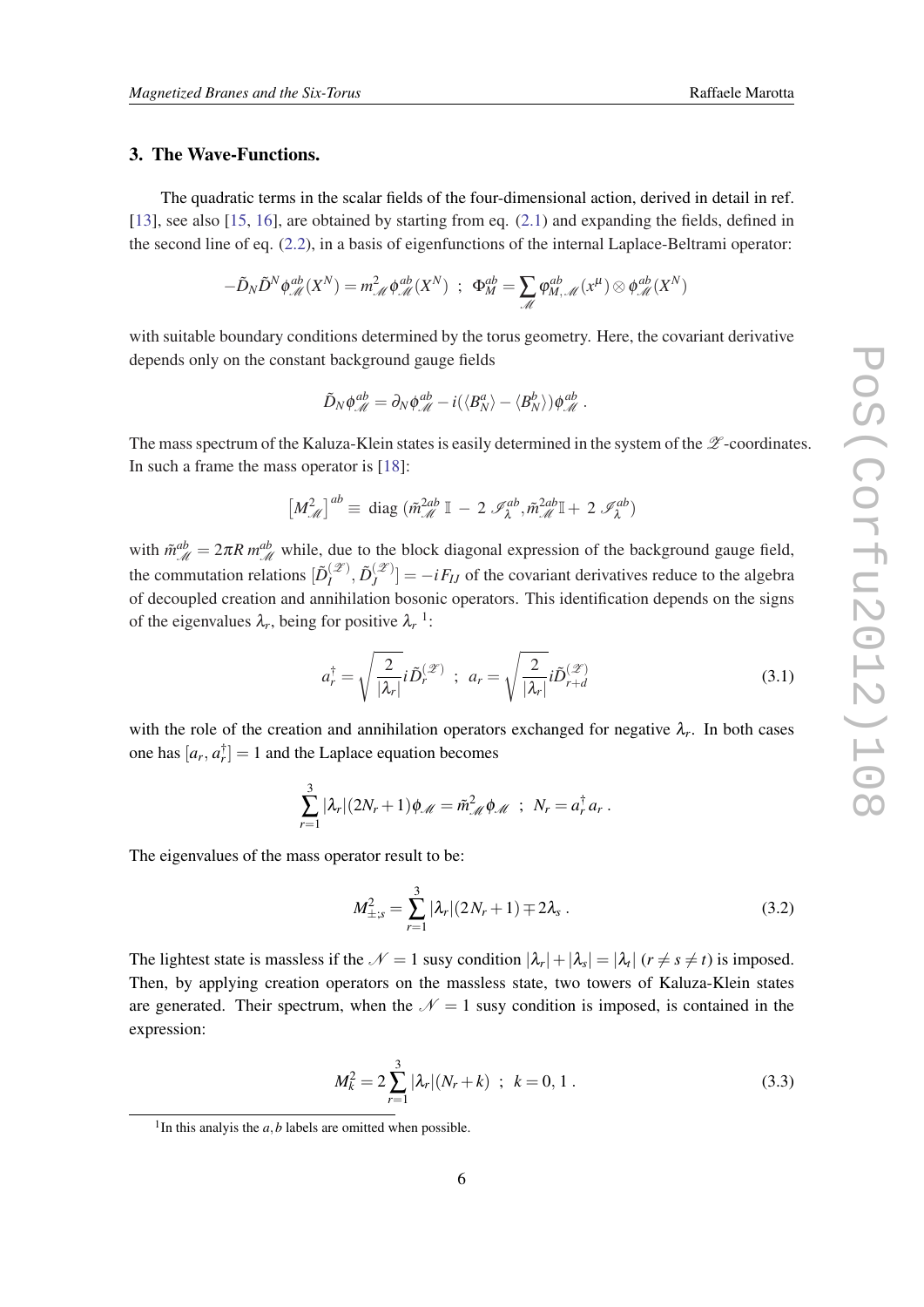<span id="page-6-0"></span>The eigenfunctions relative to the ground state are obtained by solving the first order differential equation

$$
a_r \phi_0 = 0 \,\forall r \Leftrightarrow \left( \frac{\partial}{\partial \bar{z}^r} + \frac{1}{4} |\lambda_r| z^r \right) \phi_0 = 0
$$

where the complex coordinates  $(z^1, \ldots, z^3, \bar{z}^1 \ldots, \bar{z}^3)$ , with

$$
z^{r} = z^{r} \left(\frac{1+\text{sign}(\lambda_{r})}{2}\right) + \bar{z}^{r} \left(\frac{1-\text{sign}(\lambda_{r})}{2}\right) = \left(C^{(\lambda)}\right)^{r} m \left(\frac{x^{m} + \Omega_{n}^{m} y^{n}}{2\pi R}\right) ,\qquad (3.4)
$$

have been introduced in order to take into account that the identification between the covariant derivatives and the creations or annihilations operators depends on the signs of the eigenvalues λ*<sup>r</sup>* . In eq. (3.4)

$$
C^{(\lambda)^r} = \left(\frac{1 + \text{sign}(\lambda_r)}{2}\right) C^r + \left(\frac{1 - \text{sign}(\lambda_r)}{2}\right) \bar{C}^r = \bar{C}^{(-\lambda)r}
$$

$$
\tilde{C}^{(\lambda)r} = \left(\frac{1 + \text{sign}(\lambda_r)}{2}\right) C^r U + \left(\frac{1 - \text{sign}(\lambda_r)}{2}\right) \bar{C}^r \bar{U} = \bar{\tilde{C}}^{(-\lambda)r}
$$
(3.5)

and  $\Omega = (C^{(\lambda)})^{-1}\tilde{C}^{(\lambda)}$  is named the *generalized complex structure* because, when all the  $\lambda_r$ s have the same sign, it coincides with the complex structure of the torus or its complex conjugate.

The wave-function of the ground state is:

$$
\phi_0 = e^{-\frac{1}{4}\vec{\mathbf{Z}}^t|\mathcal{I}_\lambda|\vec{\mathbf{Z}} + \frac{1}{4}\vec{\mathbf{Z}}^t C^{(\lambda)^{-t}} \vec{C}^{(\lambda)t}|\mathcal{I}_\lambda|\vec{\mathbf{Z}}}\theta(\vec{\mathbf{Z}})
$$
\n(3.6)

where  $(Z^1, \ldots, Z^6) \equiv (z^1, \ldots, z^3, \bar{z}^1 \ldots, \bar{z}^3)$  and with  $\theta(\bar{z})$  being an holomorphic function of the coordinates which is determined by the boundary conditions. It is interesting to notice that the wave-function (3.6), when rewritten in the original system of coordinates  $\mathscr{Z}^I = (z^r, \bar{z}^r)$ , may depend on both the holomorphic and anti-holomorphic variables. However, it never simultaneously depends on a variable and its complex conjugate, i.e. on  $z^r$  and  $\bar{z}^r$  (same *r*) and, therefore  $\theta$  is an holomorphic function of the complex coordinates.

Boundary conditions are dictated by the transformation properties of the scalar fields under the torus translations [[23](#page-14-0), [24\]](#page-14-0). The behavior of the vector potential  $A<sub>r</sub><sup>(Z)</sup>$  under the lattice translations

$$
A_r^{(\mathbf{Z})}(\bar{z}+\bar{C}^{(\lambda)}\eta_{(s)})\equiv A_r^{(\mathbf{Z})}(\bar{z})+\partial_r\chi^{(1)}_{(s)}\ ;\ A_r^{(\mathbf{Z})}(\bar{z}+\bar{C}^{(\lambda)}\,\Omega\,\eta_{(s)})\equiv A_r^{(\mathbf{Z})}(\bar{z})+\partial_r\chi^{(2)}_{(s)}
$$

defines the corresponding gauge transformations

$$
\chi_{(s)}^{(1)} = -\frac{i}{4}z^r |\lambda_r| (\bar{C}^{(\lambda)})^r n \eta_{(s)}^n + \frac{i}{4} \bar{z}^r |\lambda_r| (C^{(\lambda)})^r n \eta_{(s)}^n \n\chi_{(s)}^{(2)} = -\frac{i}{4} z^r |\lambda_r| (\bar{C}^{(\lambda)})^r m \bar{\Omega}^n m \eta_{(s)}^n + \frac{i}{4} \bar{z}^r |\lambda_r| (C^{(\lambda)})^r m \Omega^n m \eta_{(s)}^n
$$

*s times*

with  $\eta_{(s)}^t = (0, \ldots, 0, 1, 0, \ldots)$ . The holomorphic function appearing in the definition of the ground state is determined by imposing the identifications

$$
\phi_0(\vec{z} + C^{(\lambda)} \eta_{(s)}, \vec{\bar{z}} + \bar{C}^{(\lambda)} \eta_{(s)}) = e^{i \chi_{(s)}^{(1)}} \phi_0(\vec{z}, \vec{\bar{z}})
$$
  

$$
\phi_0(\vec{z} + C^{(\lambda)} \Omega \eta_{(s)}, \vec{\bar{z}} + \bar{C}^{(\lambda)} \bar{\Omega} \eta_{(s)}) = e^{i \chi_{(s)}^{(2)}} \phi_0(\vec{z}, \vec{\bar{z}}).
$$
 (3.7)

 $(1)$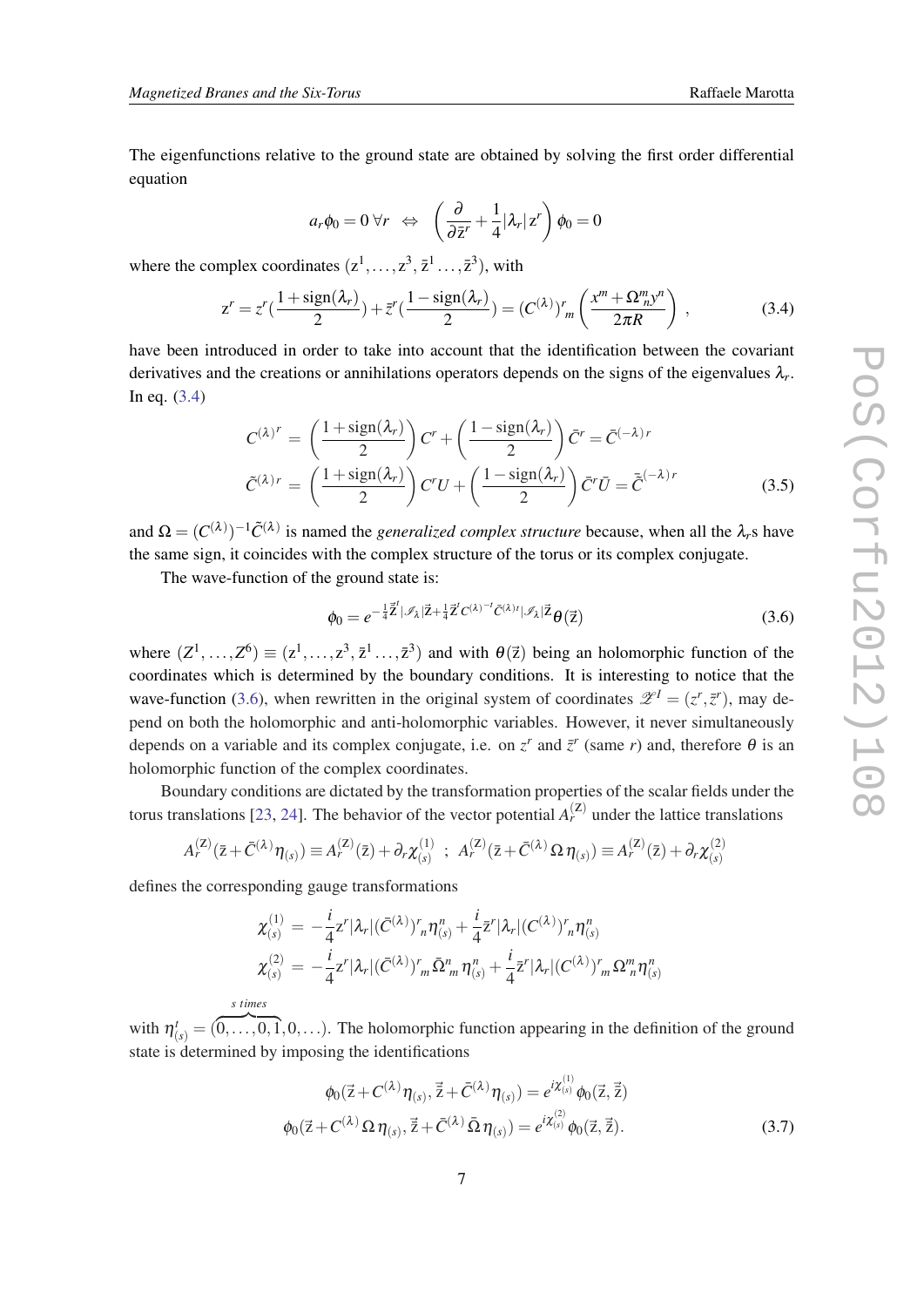<span id="page-7-0"></span>The full wave-function of the ground state, in the real coordinates system and in the case  $F^{(xx)}$  =  $F^{(yy)} = 0$ , is

$$
\phi_0 \equiv \phi^{ab}_{\Omega_{ab}; \vec{j}}(x^m, y^m) = \mathcal{N}_{ab} e^{i\vec{y}^t \frac{I_{ab}}{(2\pi R)^2} \vec{x} + i\vec{y}^t \Omega_{ab}^t \frac{I_{ab}^t}{(2\pi R)^2} \vec{y}} \sum_{\vec{n} \in \mathbb{Z}^d} e^{i\pi(\vec{n} + \vec{j})^t I_{ab} \Omega_{ab}(\vec{n} + \vec{j}) + 2i\pi(\vec{n} + \vec{j})^t I_{ab}(\frac{\vec{x} + \Omega_{ab} \vec{y}}{2\pi R})} (3.8)
$$

where the overall constant  $\mathcal{N}_{ab} =$  $\sqrt{2g}V_{T^{2d}}^{-1/2}$  [det(*I<sub>ab</sub>*Im $\Omega_{ab}$ )]<sup>1/4</sup> is fixed by requiring canonical normalization for the kinetic terms of the scalars. Here,  $V_{T^{2d}}$  is the torus volume and  $I = 2\pi R^2 F^{(xy)t}$ .

The wave-function (3.8) can be easily compared with the corresponding expression given in ref. [[20\]](#page-14-0) for the torus  $T<sup>4</sup>$ . The two expressions coincide if the generalized complex structure here introduced is identified with the modular matrix *i*Ω defined in that reference. It can also be compared with the one given for the chiral scalars in the case of the factorized torus  $(T^2)^d$  [[14\]](#page-14-0) and the two coincide when eq. (3.8) is specified for this peculiar factorized geometry.

The wave function for the four-dimensional fermions is the solution of the internal Dirac equation:

$$
\gamma_{(6)}^M \tilde{D}_M \eta_n^{ab} = m_n \eta_n^{ab} , \qquad (3.9)
$$

being  $m_n$  the mass of *n*th-level of the Kaluza-Klein tower and  $\gamma_{(6)}^M$  are the six-dimensional Dirac matrices. In analogy with the dimensional reduction of the bosonic kinetic terms, the eigenfunction problem of the Dirac equation is solved in the complex frame  $\mathscr X$  where both the metric and the magnetic background are diagonal matrices in the non-vanishing off-diagonal blocks. In this complex frame, the Clifford algebra becomes:

$$
\left\{\gamma^{\mathscr{Z}^r},\gamma^{\bar{\mathscr{Z}^s}}\right\}=4\delta^{rs}
$$

with all the other anti-commutators vanishing. This algebra is the usual one of fermion creation and annihilation operators and the gamma-matrices can be identified with such operators. According to the identifications [\(3.1\)](#page-5-0), the massless state living in the kernel of the Dirac equation is obtained by defining a factorized vacuum  $\eta_0(\vec{\mathscr{Z}}, \vec{\mathscr{Z}}) = u_0 \otimes \phi_0(\vec{\mathscr{Z}}, \vec{\mathscr{Z}})$ . Here,  $u_0$  is a constant sixdimensional spinor and  $\phi_0$  is a function of the internal coordinates, both vanishing under the action respectively of all the fermionic and bosonic annihilation operators

$$
D_r^{(\tilde{\mathscr{L}})} \phi_0(\tilde{\mathscr{L}}, \tilde{\mathscr{L}}) = 0 \; ; \; \gamma_{(6)}^{\tilde{\mathscr{L}}'} u_0 = 0 \quad \text{for } \lambda_r > 0
$$
  

$$
D_r^{(\tilde{\mathscr{L}})} \phi_0(\tilde{\mathscr{L}}, \tilde{\mathscr{L}}) = 0 \; ; \; \gamma_{(6)}^{\tilde{\mathscr{L}}'} u_0 = 0 \quad \text{for } \lambda_r < 0
$$
 (3.10)

together with the boundary conditions given in eq. [\(3.7\)](#page-6-0). The solution of eq. (3.10) is then obtained by assuming  $\phi_0$  to be the wave-function in eq. (3.8) and by defining  $u_0 = \gamma^{\mathscr{Z}^r} \chi_0$  for positive eigenvalues  $\lambda_r$  and  $u_0 = \gamma^{\mathscr{Z}^r} \chi_0$  for negative eigenvalues, being  $\chi_0$  an arbitrary eight-component constant spinor.

The whole spectrum of the Kaluza-Klein fermions is obtained, according to the standard procedure, by squaring eq. (3.9):

$$
- \left( \gamma_{(6)}^{\mathscr{Z}^I} D_I^{\mathscr{Z}} \gamma_{(6)}^{\mathscr{Z}^J} D_J^{\mathscr{Z}} \right) \eta_n = \sum_{r=1}^3 \left( |\lambda_r| (2N_r + 1) - \frac{1}{4} \left[ \gamma_{(6)}^{\mathscr{Z}^r}, \gamma_{(6)}^{\bar{\mathscr{Z}}^r} \right] |\lambda_r| \right) \eta_n
$$
  
=  $(2\pi R)^2 m_n^2 \eta_n$ , (3.11)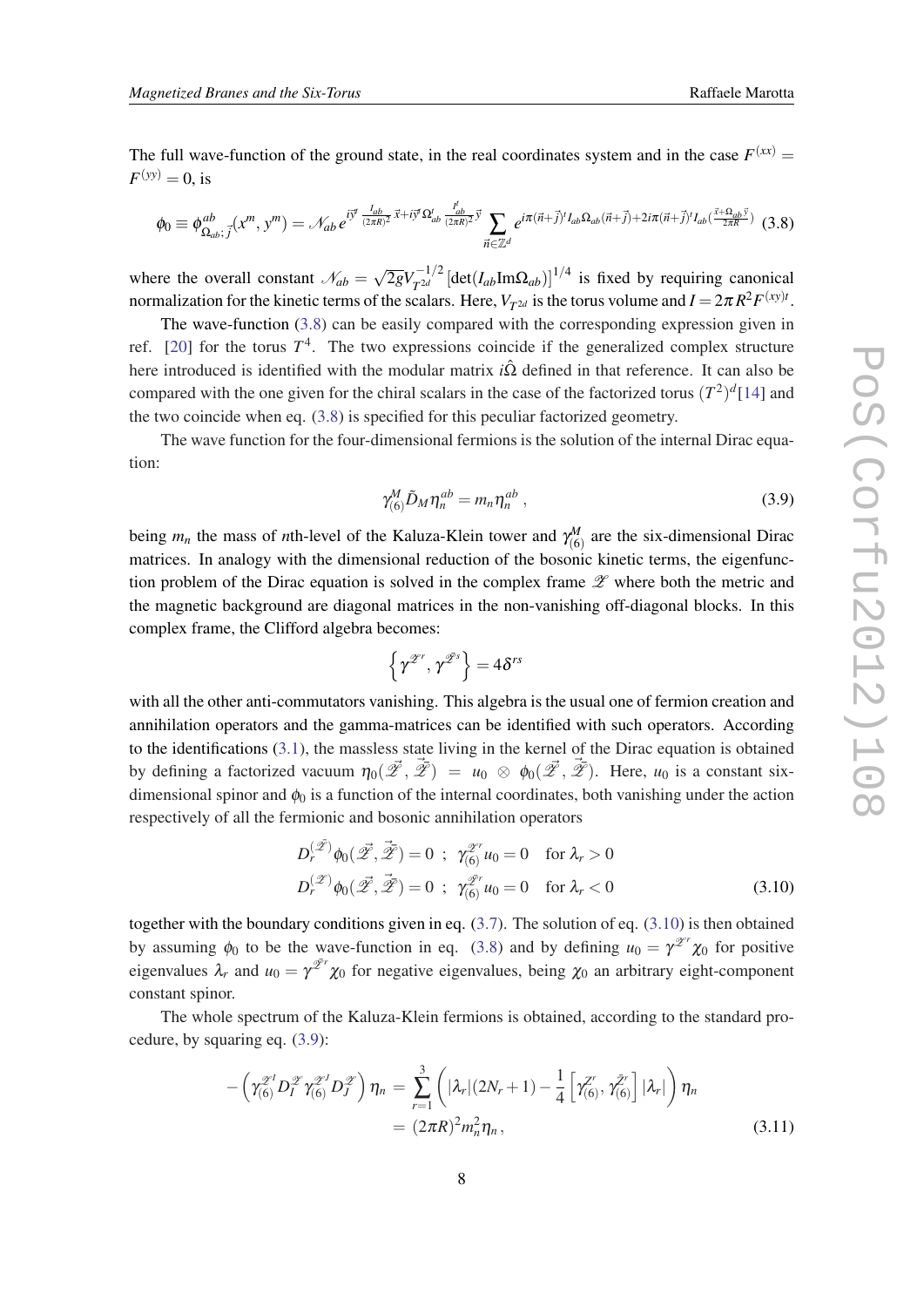where the bosonic number operator, defined in the previous sections, has been introduced and the expression of the background gauge field given in eq. [\(2.4\)](#page-4-0) is used.

The vacuum state shown in eq.  $(3.10)$  $(3.10)$  satisfies the previous equation with  $m = 0$  and, applying on it an arbitrary number of bosonic oscillators

$$
(a_1^{\dagger})^{N_1} (a_2^{\dagger})^{N_2} (a_3^{\dagger})^{N_3} \prod_{r=1}^3 \gamma^{Z^r} \chi_0 \otimes \phi_{\vec{j}}(\vec{Z}, \vec{\tilde{Z}}),
$$

a set of Kaluza-Klein states are generated with masses

$$
m^2 = \frac{2}{(2\pi R)^2} \sum_{r=1}^3 |\lambda_r| N_r.
$$

The next levels in the fermion Fock space, satisfying eq. ([3.11\)](#page-7-0), are obtained by applying one fermion creation operator and an arbitrary number of bosonic creation operators:

$$
(a_1^{\dagger})^{N_1} (a_2^{\dagger})^{N_2} (a_3^{\dagger})^{N_3} \gamma^{\bar{Z}^k} \prod_{r=1}^3 \gamma^{Z^r} \chi_0 \otimes \phi_{\vec{j}}(\vec{Z}, \vec{\bar{Z}}) \quad k = 1, 2, 3.
$$

A tower of KK states is generated with masses given by:

$$
m_k^2 = \frac{1}{(2\pi R)^2} \sum_{r=1}^3 |\lambda_r|(2N_r) + 2\frac{|\lambda_k|}{(2\pi R)^2} \quad k = 1, 2, 3.
$$

Other KK towers are obtained by acting on the vacuum with two or three fermion creation oscillators and an arbitrary number of bosonic oscillators

$$
(a_1^{\dagger})^{N_1} (a_2^{\dagger})^{N_2} (a_3^{\dagger})^{N_3} \gamma^{\bar{Z}^k} \gamma^{\bar{Z}^l} \eta_0 ; (a_1^{\dagger})^{N_1} (a_2^{\dagger})^{N_2} (a_3^{\dagger})^{N_3} \prod_{k=1}^3 \gamma^{\bar{Z}^k} \eta_0
$$

with  $k, l = 1, 2, 3$ . These are three and one tower of massive states having respectively the same and opposite chirality of the vacuum [[18\]](#page-14-0). Their mass spectrum is given by:

$$
m_{k,l}^2 = \frac{2}{(2\pi R)^2} \sum_{r=1}^3 |\lambda_r| N_r + 2 \frac{|\lambda_k| + |\lambda_l|}{(2\pi R)^2} \; ; \; \; m^2 = \frac{2}{(2\pi R)^2} \sum_{r=1}^3 |\lambda_r| (N_r + 1) \; .
$$

All the mass formulas can be collected in a more concise relation by introducing the fermion number operator  $N_r^f = 0, 1$  and by writing

$$
m_n^2 = \frac{2}{(2\pi R)^2} \sum_{r=1}^3 |\lambda_r| (N_r + N_r^f).
$$

The mass of the Kaluza-Klein fermions coincides with the one given in eq. [\(3.3\)](#page-5-0) valid when the susy condition  $|\lambda_r| + |\lambda_s| = |\lambda_t|$  ( $r \neq s \neq t$ ) is imposed showing the consistency and accuracy of the dimensional reduction procedure.

The wave-functions of the chiral matter are derived in the background dependent system of complex coordinates  $\mathscr{Z}_{ab}$  where the off-diagonal blocks of the background magnetic fields are diagonal. By definition, in each of these frames a wave-function is associated with the corresponding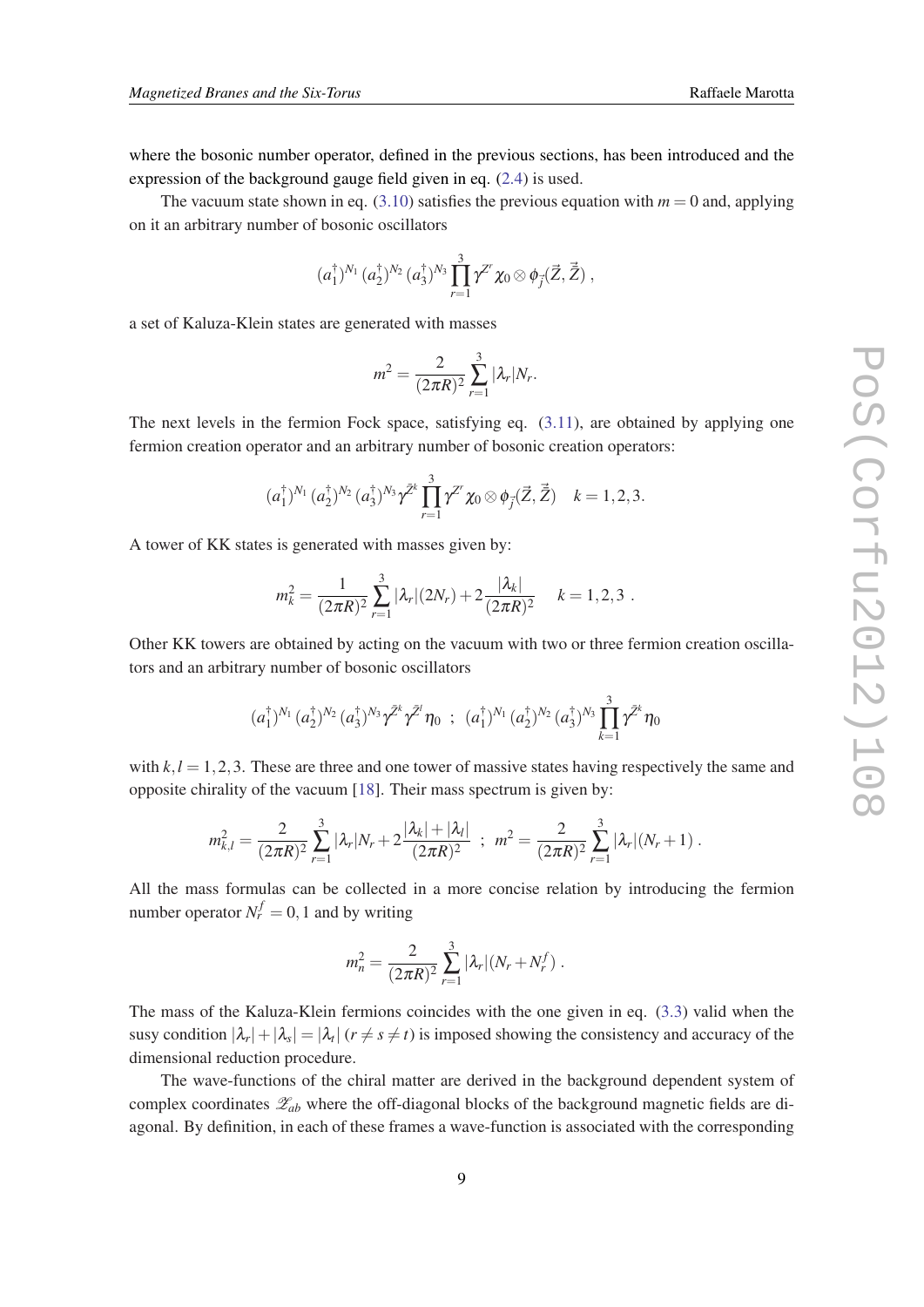<span id="page-9-0"></span>dy-charged sector of the theory. The calculation of the effective actions demands the evaluation of overlap integrals among three or more of these functions. It is therefore necessary to re-express such states in terms of quantities defined in a unique system of coordinates as the  $w^m$ s. In this frame one has:

$$
\eta_0(\vec{w},\vec{\tilde{w}})=\prod_{r=1}^3\left(C_s^r\frac{(1+\text{sign}\lambda_r)}{2}\gamma^{\tilde{w}^s}+\bar{C}_s^r\frac{(1-\text{sign}\lambda_r)}{2}\gamma^{\tilde{w}^s}\right)\chi_0\otimes\phi_{\Omega;\vec{j}}(\vec{w},\vec{\tilde{w}})
$$

where  $C_r^s$ ,  $\bar{C}_s^r$  are the inverse matrices of the ones defined in eq. ([3.5](#page-6-0)) and  $\phi_{\Omega;\vec{j}}$  is a scalar function of the coordinates. It is defined in eq. ([3.8\)](#page-7-0) in terms of the real variables  $(x^m, y^m)$  and the relation among these coordinates and the complex ones is given in sect. [2.](#page-2-0) By using these relations it is straightforward to re-write the expression of the wave-function in the complex frame, however the calculus of the Yukawa couplings will be performed in the real system of coordinates and therefore it is not necessary to give a such expression here.

#### 4. Yukawa Couplings

The Yukawa couplings are obtained by considering the trilinear couplings, involving one boson and two fermions, of the ten-dimensional  $\mathcal{N} = 1$  SYM action reduced to four dimensions according to the Kaluza-Klein compactification procedure outlined in the previous section. In refs. [[13,](#page-14-0) [15](#page-14-0), [16\]](#page-14-0) this dimensional reduction is studied in great detail; here we just quote the result:

$$
S_3^{\Phi} = \frac{1}{2g^2} \int d^4x \sqrt{G_4} \int d^6x^N \sqrt{G_6} \bar{\psi}_0^{ca}(x^{\mu}) \gamma_{(4)}^5 \left[ \varphi_{i,0}^{ab}(x^{\mu}) \psi_0^{bc}(x^{\mu}) \otimes (\eta_0^{ac})^{\dagger} (x^n, y^n) \right. \\
 \times \gamma_{(6)}^i \phi_{\Omega_{ab};\vec{j}_1}^{ab}(x^n, y^n) \eta_0^{bc}(x^n, y^n) - \varphi_{i,m}^{bc}(x^{\mu}) \psi_0^{ab}(x^{\mu}) \otimes (\eta_0^{ac})^{\dagger} (x^n, y^n) \gamma_{(6)}^i \phi_{\Omega_{bc};\vec{j}_2}^{bc}(x^n, y^n) \eta_0^{ab}(x^n, y^n) \right]
$$
\n(4.1)

where  $\psi_0$  is the massless fermion ground state.  $\varphi_0$ , instead, is the lightest bosonic excitation which is massless if the supersymmetry condition, given in the text soon after eq. [\(3.2\)](#page-5-0), is imposed. In the following, in order to fix notations, we choose  $\lambda_1^{ab}$  to be positive. So doing, the massless scalar turns out to be  $\phi_{\mathscr{Z}^1}$ , while with the opposite choice  $\phi_{\mathscr{Z}^1}$  would have been the massless state [[18\]](#page-14-0). In the chosen notations, only the first term in eq. (4.1) contributes to the Yukawa coupling for massless particles and one is left with the expression

$$
(S_3^{\Phi})^{(1)} = \int d^4x \sqrt{G_4} \bar{\Psi}_0^{ca} \gamma_{(4)}^5 \varphi_{\mathscr{Z}^1,0}^{ab} \Psi_0^{bc} Y^{\vec{j}_1 \vec{j}_2 \vec{j}_3}
$$

with the Yukawa coupling constants, in the string frame, given by

$$
Y^{\vec{j}_1 \vec{j}_2 \vec{j}_3} = \frac{1}{2g^2} \left[ (u_0^{ac})^{\dagger} \gamma_{(6)}^{\mathscr{Z}_{ab}^1} u_0^{bc} \right] \mathscr{Y}^{\vec{j}_1 \vec{j}_2 \vec{j}_3}
$$

where

$$
\mathscr{Y}^{\vec{j}_1 \vec{j}_2 \vec{j}_3} = \int_{T^6} d^3x d^3y \sqrt{G_6} (\phi^{ac}_{\Omega_{ac};\vec{j}_3}(x^n, y^n))^{\dagger} \phi^{ab}_{\Omega_{ab};\vec{j}_1}(x^n, y^n) \phi^{bc}_{\Omega_{bc};\vec{j}_2}(x^n, y^n) . \tag{4.2}
$$

The integral in eq. (4.2) has been computed in ref. [\[18](#page-14-0)]. The calculation is here summarized in the case in which all the first Chern-classes associated with the three twisted sectors are independent. When this latter condition is not satisfied there are subtleties that are discussed in ref. [\[18](#page-14-0)].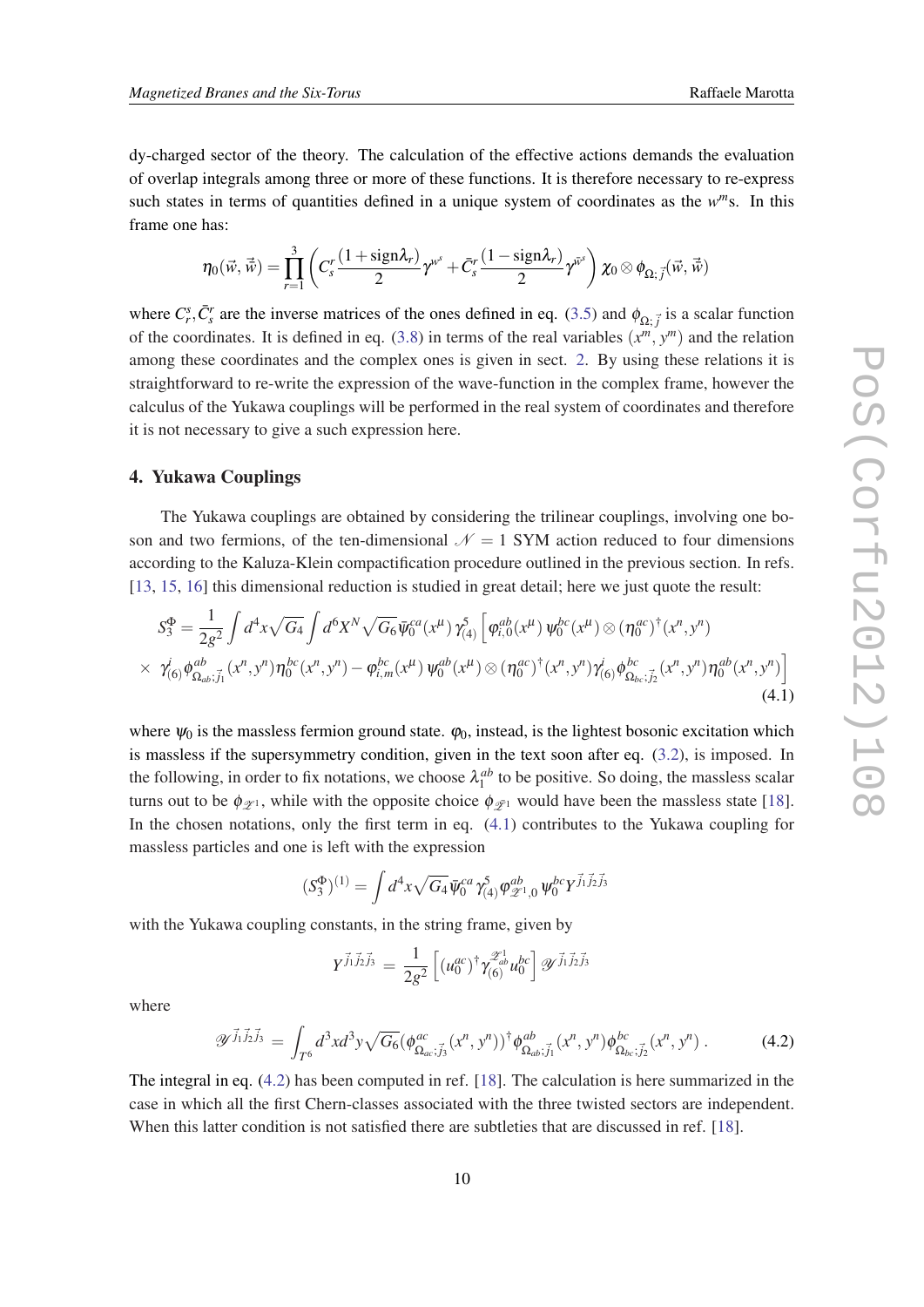<span id="page-10-0"></span>The integral can be performed after using the following identity involving the product of two wave-functions<sup>2</sup>:

$$
\phi_{\Omega_{ab};\vec{j}_{1}}^{ab}(x^{m},y^{m})\,\phi_{\Omega_{bc};\vec{j}_{2}}^{bc}(x^{m},y^{m}) = \mathcal{N}_{ab}\,\mathcal{N}_{bc}\,e^{i\pi\vec{x}^{d}\left(\frac{I_{ab}+I_{bc}}{(2\pi R)^{2}}\right)\vec{y}+i\pi\vec{y}^{d}\left(\frac{I_{ab}L_{ab}-I_{bc}}{(2\pi R)^{2}}\right)\vec{y}}
$$
\n
$$
\times \sum_{\substack{(\vec{l}_{3},\vec{l}_{4}) \in \mathbb{Z}^{3}\vec{p} \in \mathbf{Z}_{bc}}} \sum_{\vec{m} \in \mathbf{\tilde{Z}}_{ac}} e^{i\pi\vec{t}^{\prime t}\cdot\varrho'\left(\vec{y}\right) + 2\pi\vec{u}^{\prime t}\cdot\varphi'\left(\vec{x}\right)} \tag{4.3}
$$

with

$$
Q' = \begin{pmatrix} I_{ab}\Omega_{ab} + I_{bc}\Omega_{bc} & (\Omega'_{ab} - \Omega'_{bc})\alpha^t \\ \alpha(\Omega_{ab} - \Omega_{bc}) & \alpha(\Omega_{ab}I_{ab}^{-t} + \Omega_{bc}I_{bc}^{-t})\alpha^t \end{pmatrix} ; \mathscr{I}' = \begin{pmatrix} I_{ab} + I_{bc} & (I_{ab}I_{ab}^{-t} - I_{bc}I_{bc}^{-t})\alpha^t \\ 0 & \alpha(I_{ab}^{-t} + I_{bc}^{-t})\alpha^t \end{pmatrix},
$$

and

$$
\vec{l}^{'t} = (\vec{l}_1^{'t}, \vec{l}_2^{'t}) = ((\vec{j}_1^{\dagger} I_{ab} + \vec{j}_2^{\dagger} I_{bc} + \vec{m}^{\dagger} I_{ab}) (I_{ab} + I_{bc})^{-1} + \vec{l}_3^t; (\vec{j}_1^{\dagger} - \vec{j}_2^{\dagger} + \vec{m}^{\dagger}) (I_{ab}^{-1} + I_{bc}^{-1})^{-1} \alpha^{-1} + \vec{p}^{\dagger} \frac{I_{bc}}{\det[I_{bc}]} + \vec{q}^{\dagger} \frac{I_{ab}}{\det[I_{ab}]} + \vec{l}_4^t).
$$
\n(4.4)

The parameter  $\alpha$  is chosen in such a way to make the matrix  $\alpha(I_{ab}^{-1} + I_{bc}^{-1})$  integer. This request is fundamental in order to obtain the identity written in eq. (4.3). The choice  $\alpha = \det[I_{ab}I_{bc}]$  satisfies this requirement [\[20\]](#page-14-0). The indices of the two summations need some explanation. Let us denote by  $\mathbb{Z}_q^3$  $\frac{(I_{ab}^{-1}+I_{bc}^{-1})\alpha}{(I_{ab}^{-1}+I_{bc}^{-1})\alpha}$  the set of equivalence classes obtained by identifying the elements of  $\mathbb{Z}^3$  under the shift  $\vec{n} \rightarrow \vec{n} + \vec{t} (I_{ab}^{-1} + I_{bc}^{-1}) \alpha$ , with  $\vec{t}, \vec{n} \in \mathbb{Z}^3$ . A subset of  $\mathbb{Z}_{\beta}^3$  $\int_{(I_{ab}^{-1}+I_{bc}^{-1})\alpha}^{3}$  is obtained by considering the integer vectors lying within a cell generated by  $\vec{e}_i$  det[ $I_{ab}$ ] $I_{ab}^{-1}$ , (*i* = 1, 2, 3) being  $\vec{e}_i$  defined in the appendix [[20\]](#page-14-0). This subset is denoted by  $\mathbb{Z}_{ab}$ .  $\mathbb{Z}_{bc}$  is defined by exchanging  $I_{ab}$  with  $I_{bc}$ . Finally:

$$
\tilde{\mathbf{Z}}_{ac}=\mathbb{Z}^3_{(I_{ab}^{-1}+I_{bc}^{-1})\alpha}\setminus (\mathbf{Z}_{bc}\cup \mathbf{Z}_{ab}).
$$

The proof of the identity written in eq. (4.3) is outlined in the appendix. More details are given in refs [\[18,](#page-14-0) [20](#page-14-0)].

The integral over the  $\vec{x}$  variable can be easily performed giving:

$$
\mathscr{Y}^{\vec{j}_1 \vec{j}_2 \vec{j}_3} = \sqrt{G_6} \mathscr{D} \mathscr{N}_{ab} \mathscr{N}_{bc} \mathscr{N}_{ca} \sum_{\vec{l}_3,\vec{l}_4 \in \mathbb{Z}^3} \sum_{\vec{p} \in \mathbf{Z}_{bc}} \sum_{\vec{q} \in \mathbf{Z}_{ab}} \mathscr{F}_{\Omega,I}(\vec{l}_3,\vec{l}_4) e^{i \pi \vec{l}_2^{\prime \prime}} \ \Pi \ \vec{l}_2^{\prime}
$$

where

$$
\Pi = \alpha \left( (\Omega_{ab} I_{ab}^{-t} + \Omega_{bc} I_{bc}^{-t}) - (\Omega_{ab} - \Omega_{bc}) (I_{ca} \Omega_{ca} + I_{ab} \Omega_{ab} + I_{bc} \Omega_{bc})^{-1} (\Omega_{ab} - \Omega_{bc})^t \right) \alpha^{-t} (4.5)
$$

and

$$
\mathscr{D} \equiv \sum_{\vec{m} \in \tilde{\mathbb{Z}}_{(I_{ab}^{-1}+I_{bc}^{-1})\alpha}} \delta_{(\vec{J}_1^1 I_{ab} + \vec{J}_2^1 I_{bc} + \vec{m}^t I_{ab})(I_{ab}+I_{bc})^{-1}; \vec{J}_3^t}.
$$

 ${}^{2}$ In this paper by respect the ref.[[18\]](#page-14-0) a different notation for the indices of the summation is used. The correspondence among the two sets of symbols is:  $\mathbf{Z}_{ab} \equiv \mathbb{Z}_{\text{det}[I_{ab}]}^3$ ,  $\mathbf{Z}_{bc} \equiv \mathbb{Z}_{\text{det}[I_{bc}]}^3$  and  $\tilde{\mathbf{Z}}_{ac} = \tilde{\mathbb{Z}}_{(I_{ab}^{-1} + I_{bc}^{-1})}$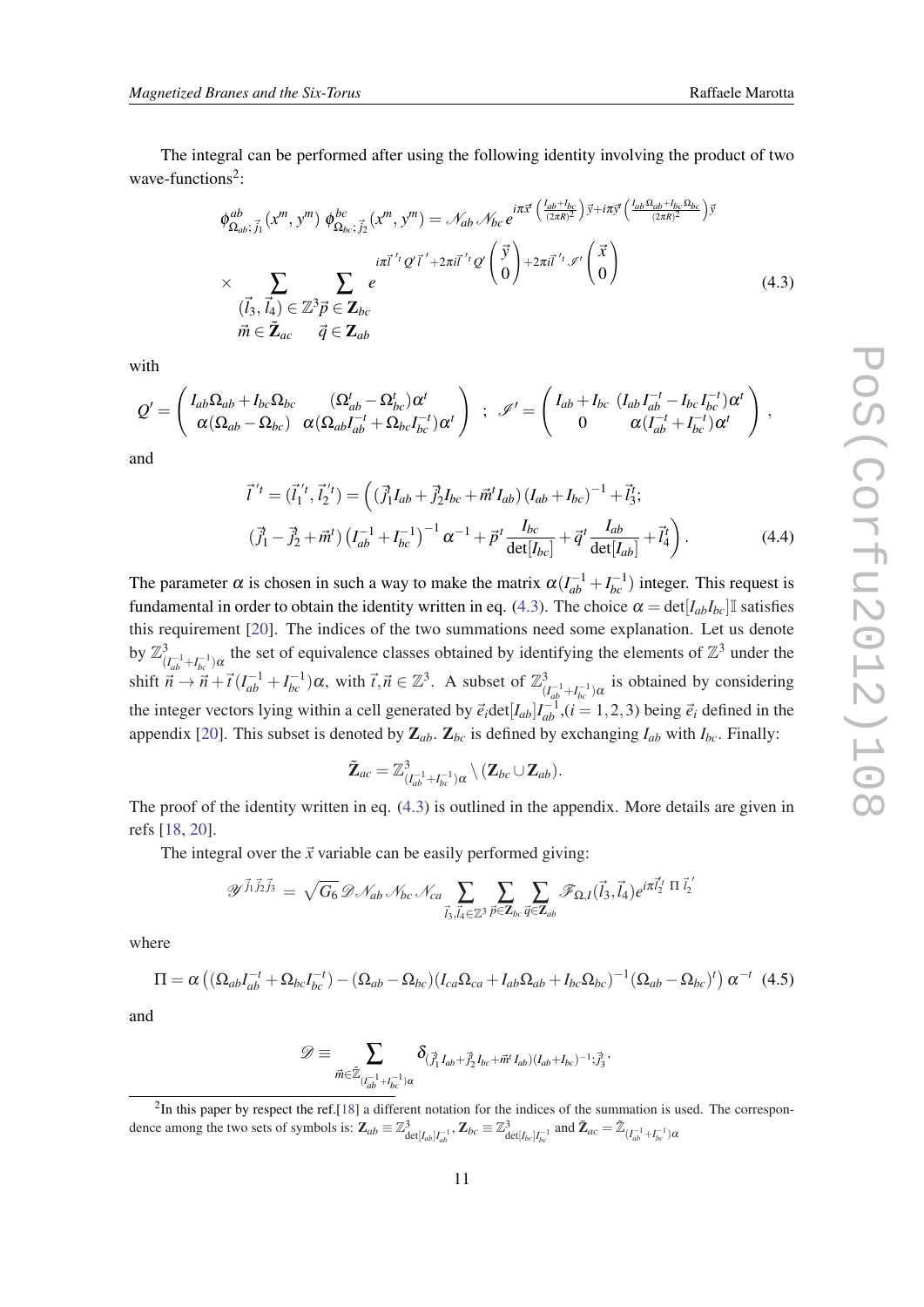The last integral to be computed is contained in the definition of the following function:

$$
\mathscr{F}_{\Omega,I}(\vec{l}_3,\vec{l}_4)\equiv \int_0^1 d^3y e^{-\pi[\vec{y}'+\vec{l}_1{}^{'t}+\vec{l}_2{}^{'t}\mathcal{Q}^{21'}A^{-1}](-iA)[\vec{y}+\vec{l}_1{}^{'+}A^{-1}\mathcal{Q}^{21'}\vec{l}_2{}^{'}]}
$$

with  $Q^{21} = \alpha(\Omega_{ab} - \Omega_{bc})$ . The integral is convergent and, after having evaluated it, one has the expression [\[18](#page-14-0)]

$$
\mathscr{Y}^{\vec{j}_1 \vec{j}_2 \vec{j}_3} = \int d^3x d^3y \sqrt{G_6} \phi^{\text{ca}}_{\Omega_{ca};\vec{j}_1} \phi^{\text{ab}}_{\Omega_{ab};\vec{j}_1} \phi^{\text{bc}}_{\Omega_{bc};\vec{j}_2} = \mathscr{N}_{ab} \mathscr{N}_{bc} \mathscr{N}_{ca} \sqrt{G_6} \mathscr{D}
$$
  
 
$$
\times \left[ \det(-i(I_{ca}\Omega_{ca} + I_{ab}\Omega_{ab} + I_{bc}\Omega_{bc})) \right]^{-1/2} \sum_{\vec{p} \in \mathbb{Z}_{bc}} \sum_{\vec{q} \in \mathbb{Z}_{ab}} \Theta \left[ \begin{array}{c} \alpha^{-t} I_{bc}^t(\vec{j}_3 - \vec{j}_2) + \frac{I_{bc}^t}{\det I_{bc}^t} \vec{p} + \frac{I_{ab}^t}{\det I_{bc}^t} \vec{p} \\ 0 \end{array} \right] (0|\Pi).
$$

that simplifies when all the differences of magnetic fields living on the various stacks of magnetized branes are independent but commuting. In this approximation, an analogous string calculus of the Yukawa couplings has been performed in ref. [[22\]](#page-14-0). In this case the quantity  $\alpha (I_{ab}^{-1} + I_{bc}^{-1})$  can be made an integer matrix by choosing  $\alpha = I_{ab}I_{bc}$  and the product of two wave-functions is still equal to eq. ([4.3\)](#page-10-0) specialized with this value of  $\alpha$  and without the sums over the vectors  $\vec{p}$  and  $\vec{q}$ . The overlap integral over the three wave-functions is now:

$$
\mathscr{Y}^{\vec{j}_1 \vec{j}_2 \vec{j}_3} = \int d^3x d^3y \sqrt{G_6} \phi^{ca}_{\Omega_{ca}; \vec{j}_1}^* \phi^{ab}_{\Omega_{ab}; \vec{j}_1} \phi^{bc}_{\Omega_{bc}; \vec{j}_2} = \mathscr{N}_{ab} \mathscr{N}_{bc} \mathscr{N}_{ca} \sqrt{G_6} \mathscr{D}
$$
  
 
$$
\times \left[ \det(-i(I_{ca}\Omega_{ca} + I_{ab}\Omega_{ab} + I_{bc}\Omega_{bc})) \right]^{-1/2} \Theta \begin{bmatrix} I_{ab}^{-t} (\vec{j}_3 - \vec{j}_2) \\ 0 \end{bmatrix} (0|\Pi)
$$

with  $\Pi$  given by the eq. ([4.5](#page-10-0)) specialized to the value  $\alpha = I_{ab}I_{bc}$ .

In conclusion, the field theory approach is a very efficient tool in determining the low-energy effective actions supported in the world-volume of magnetized branes. These coefficients and, in particular, the holomorphic part of the Yukawa couplings strongly depend on the global aspects of the internal manifold as one has explicitly shown in the case of compactifications on the torus *T* 6 . It would be interesting to extend this approach to models where few global quantities are explicitly computed. In this respect, models coming from compactification of F-theory are a good arena for this kind of analysis.

#### A. Appendix

It is useful to give here the proof of eq. ([4.3](#page-10-0)) involving the product of two wave-functions. According to ref. [\[21](#page-14-0)] such a product can be written concisely as follows:

$$
\phi^{ab}_{\Omega_{ab}; \vec{j}_1}(x^m, y^m) \phi^{bc}_{\Omega_{bc}, \vec{j}_2}(x^m, y^m) = \mathcal{N}_{ab} \mathcal{N}_{bc} e^{i\pi \vec{y}^{\dagger} \left(\frac{I'_{ab} + I'_{bc}}{(2\pi R)^2}\right) \vec{x} + i\pi \vec{y}^{\dagger} \left(\frac{I_{ab}\Omega_{ab} + I_{bc}\Omega_{bc}}{(2\pi R)^2}\right) \vec{y}}
$$
\n
$$
\times \sum_{\vec{l} \in \mathbb{Z}^{2d}} e^{i\pi \vec{l}^{\dagger} Q \vec{l} + 2\pi i \vec{l}^{\dagger} Q \frac{\vec{y}}{2\pi R} + 2\pi i \vec{l}^{\dagger} \mathcal{I} \frac{\vec{x}}{2\pi R}}
$$

being  $Q = \text{diag}(I_{ab}\Omega_{ab}, I_{bc}\Omega_{bc})$ ,  $\mathscr{I} = \text{diag}(I_{ab}, I_{bc})$  and

$$
\vec{l} = \begin{pmatrix} \vec{n}_1 + \vec{j}_1 \\ \vec{n}_2 + \vec{j}_2 \end{pmatrix} ; X = \begin{pmatrix} \vec{x} \\ \vec{x} \end{pmatrix} ; Y = \begin{pmatrix} \vec{y} \\ \vec{y} \end{pmatrix} .
$$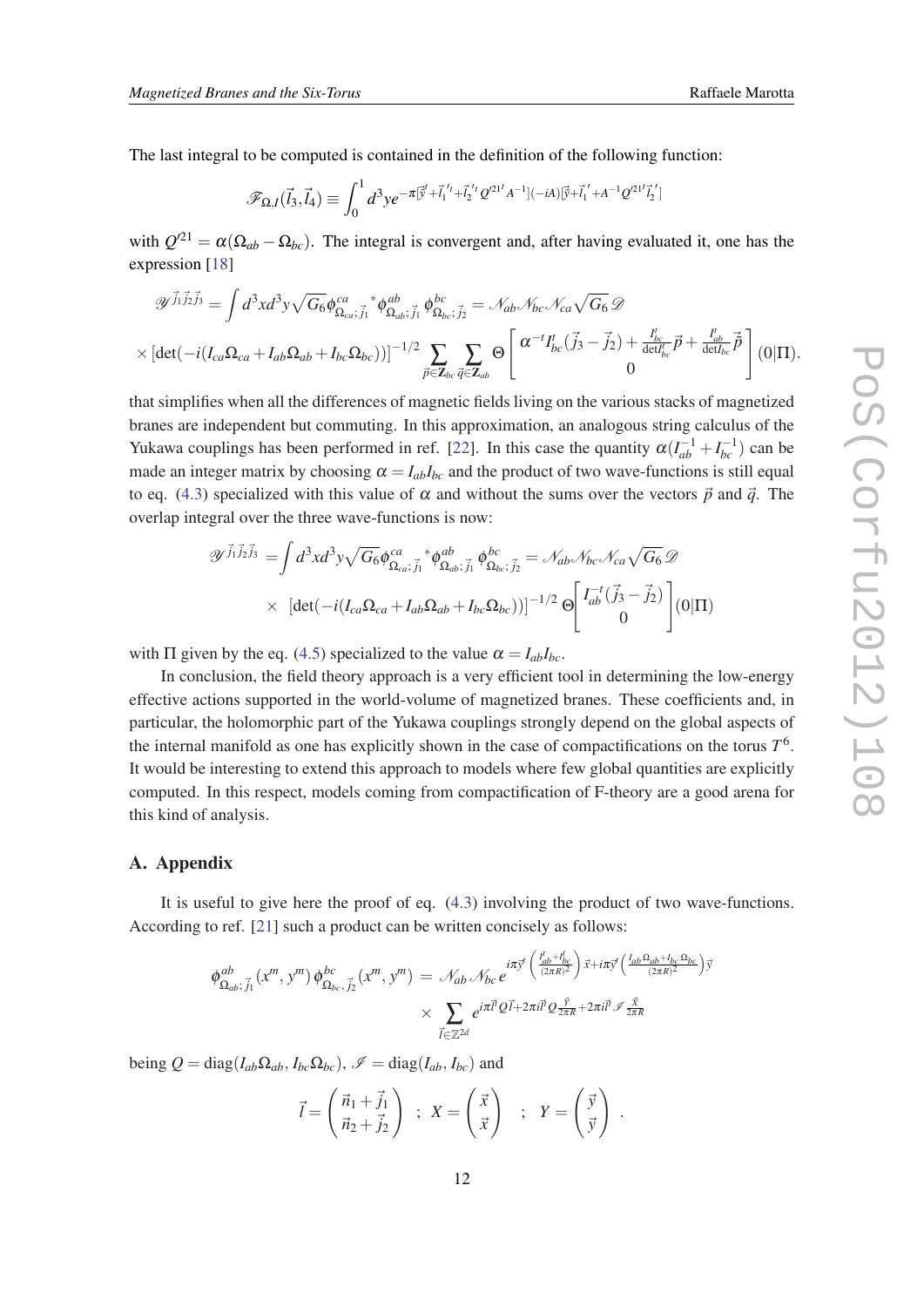<span id="page-12-0"></span>An equivalent representation of the product of two Riemann Theta functions is obtained by introducing the following transformation matrix [\[20](#page-14-0)]:

$$
T = \begin{pmatrix} \mathbb{I} & \mathbb{I} \\ \alpha I_{ab}^{-1} & -\alpha I_{bc}^{-1} \end{pmatrix} ; T^{-1} = \begin{pmatrix} (I_{ab}^{-1} + I_{bc}^{-1})^{-1} I_{bc}^{-1} & (I_{ab}^{-1} + I_{bc}^{-1})^{-1} \alpha^{-1} \\ (I_{ab}^{-1} + I_{bc}^{-1})^{-1} I_{ab}^{-1} & -(I_{ab}^{-1} + I_{bc}^{-1})^{-1} \alpha^{-1} \end{pmatrix}
$$

acting as (see also the relation before eq.s [\(4.4](#page-10-0))):

$$
Q' = TQT^t
$$
 ;  $\mathscr{I}' = T \mathscr{I} T^t$ .

We introduce also the vector:

$$
\vec{l}'^t \equiv \vec{l}' T^{-1} = \left( (\vec{n}_1 + \vec{j}_1)^t (I_{ab}^{-1} + I_{bc}^{-1})^{-1} I_{bc}^{-1} + (\vec{n}_2 + \vec{j}_2)^t (I_{ab}^{-1} + I_{bc}^{-1})^{-1} I_{ab}^{-1};
$$
  

$$
(\vec{n}_1 + \vec{j}_1)^t (I_{ab}^{-1} + I_{bc}^{-1})^{-1} \alpha^{-1} - (\vec{n}_2 + \vec{j}_2)^t (I_{ab}^{-1} + I_{bc}^{-1})^{-1} \alpha^{-1} \right) .
$$

By using the following identity:

$$
\left(I_{ab}^{-1} + I_{bc}^{-1}\right)^{-1} = I_{bc} \left(I_{ab} + I_{bc}\right)^{-1} I_{ab} = I_{ab} \left(I_{ab} + I_{bc}\right)^{-1} I_{bc},
$$

one can write [\[18](#page-14-0)]

$$
\begin{aligned}\n\left(\vec{n}_1^t I_{ab} + \vec{n}_2^t I_{bc}\right) \left(I_{ab} + I_{bc}\right)^{-1} &= \vec{m}_1^t \left(I_{ab} + I_{bc}\right)^{-1} + \vec{l}_3^t \\
\left(\vec{n}_1^t - \vec{n}_2^t\right) I_{ab} \left(I_{ab} + I_{bc}\right)^{-1} I_{bc} \alpha^{-1} &= \vec{m}_2^t \left(I_{ab}^{-1} + I_{bc}^{-1}\right)^{-1} \alpha^{-1} + \vec{l}_4^t\n\end{aligned} \tag{A.1}
$$

where  $\vec{l}_3$ ,  $\vec{l}_4 \in \mathbb{Z}^3$ ,  $\vec{m}_1$  and  $\vec{m}_2$  are suitable integer vectors, while  $\alpha$  has to be fixed in such a way that the matrix  $\alpha (I_{ab}^{-1} + I_{bc}^{-1})$  has integer entries. In the following, we will choose  $\alpha = \det[I_{ab}I_{bc}] \mathbb{I}$  [\[20](#page-14-0)] which indeed satisfies the above mentioned constraint. By writing  $\vec{m}_1 = m_1^i \vec{e}_i$ , with

$$
\vec{e}_i^t = (\overbrace{0,\ldots,0,1}^{i \text{ times}},0,\ldots) \ ,
$$

the lattice with basis vectors  $\vec{e}_i(I_{ab} + I_{bc})$  is introduced and, in it, the equivalent points are those which change  $\vec{l}_3$  by integer values, because this quantity is summed over all the possible elements of  $\mathbb{Z}^3$ .

 $\mathbb{Z}_{(I_{ab}+I_{bc})}^3$  is the set of equivalent classes obtained by identifying the elements of  $\mathbb{Z}^3$  under the shift  $\vec{m}_1+\vec{k}^t(I_{ab}+I_{bc})$  ( $\forall \vec{k} \in \mathbb{Z}^3$ ). Inequivalent values of  $\vec{m}_1$  lie in the cell determined by the vectors  $\vec{e}_i(I_{ab} + I_{bc})$  and their number is  $|\text{det}[I_{ab} + I_{bc}]|$ . Analogously, the number of inequivalent values of  $\vec{m}_2 \in \mathbb{Z}_7^3$  $\frac{3}{(I_{ab}^{-1}+I_{bc}^{-1})\alpha}$  is  $|\text{det}[I_{ab}^{-1}+I_{bc}^{-1}]\alpha|.$ 

From eqs.  $(A.1)$ , it is straightforward to obtain the identities:

$$
\vec{n}_1^t = (\vec{m}_1^t + \vec{m}_2^t I_{bc}) (I_{ab} + I_{bc})^{-1} + \vec{l}_3^t + \vec{l}_4^t \alpha I_{ab}^{-1}
$$
  

$$
\vec{n}_2^t = (\vec{m}_1^t - \vec{m}_2^t I_{ab}) (I_{ab} + I_{bc})^{-1} + \vec{l}_3 - \vec{l}_4 \alpha I_{bc}^{-1}
$$

which are consistent if both  $\alpha I_{ab}^{-1}$  and  $\alpha I_{bc}^{-1}$  are integer matrices. This latter request is indeed satisfied by the choice  $\alpha = \det[I_{ab} I_{bc}]$ <sup>I</sup>. Moreover, one has also to impose

$$
\vec{m}_1^t + \vec{m}_2^t I_{bc} = \vec{k}^t (I_{ab} + I_{bc}) \; ; \; \vec{m}_1^t - \vec{m}_2^t I_{ab} = \vec{k}_1^t (I_{ab} + I_{bc})
$$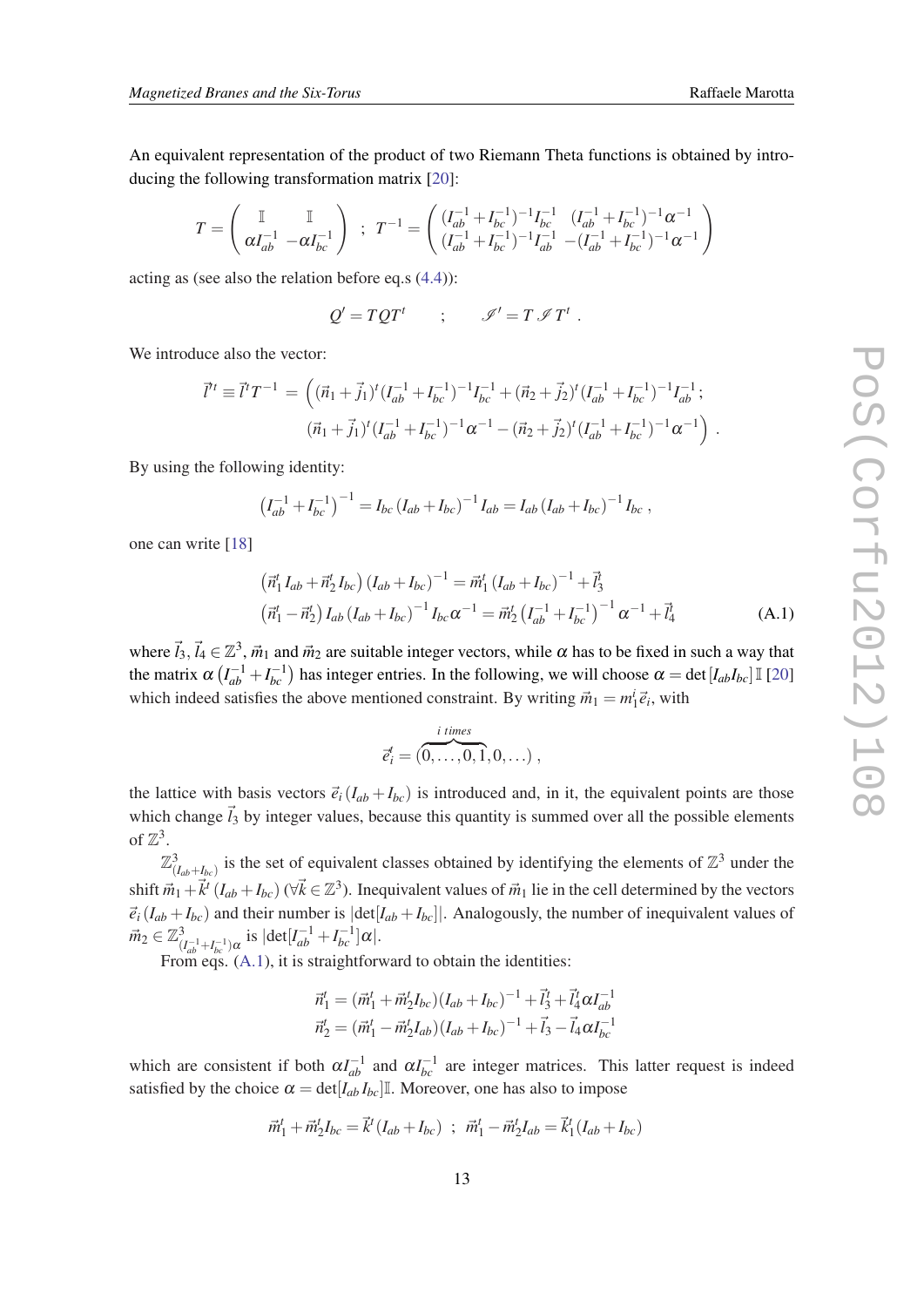<span id="page-13-0"></span>with  $\vec{k}$  and  $\vec{k}_1$  elements of  $\mathbb{Z}^3$ . The solution of the last two equations is

$$
\vec{m}_1^t = \vec{m}_2^t I_{ab} + \vec{k}_1^t (I_{ab} + I_{bc}). \tag{A.2}
$$

The correspondence between  $\vec{m}_1$  and  $\vec{m}_2$  is not one-to-one since the number of the inequivalent values of  $\vec{m}_2$  is bigger than the one of inequivalent  $\vec{m}_1$ . Following ref. [[20\]](#page-14-0), one can replace:

$$
\vec{m}_2^t = \vec{\tilde{m}}_2^t + \vec{p}^t \det[I_{ab}](I_{ab} + I_{bc})I_{ab}^{-1} + \vec{q}^t \det[I_{bc}](I_{ab} + I_{bc})I_{bc}^{-1}
$$

and the second line of eq. ([A.1\)](#page-12-0) becomes:

$$
\left(\vec{n}_1^t - \vec{n}_2^t\right) I_{ab} \left(I_{ab} + I_{bc}\right)^{-1} I_{bc} \alpha^{-1} = \vec{m}_2^t \left(I_{ab}^{-1} + I_{bc}^{-1}\right)^{-1} \alpha^{-1} + \vec{p}^t \frac{I_{bc}}{\det I_{bc}} + \vec{q}^t \frac{I_{ab}}{\det I_{ab}} + \vec{I}_4^t.
$$
\n(A.3)

From eq. (A.3) one can easily see that shifting  $\vec{p} \to \vec{p} + \vec{k}(\det[I_{bc}])[I_{bc}]^{-1}$  for all  $\vec{k} \in \mathbb{Z}^3$  corresponds to add  $\vec{k}$  to  $\vec{l}_4$ , providing equivalent values of  $\vec{p}$  since  $\vec{l}_4$  is summed over all possible integer vectors . The set of inequivalent  $\vec{p}$  is denoted by  $\mathbf{Z}_{bc}$  and its number is  $|\text{det}(\text{det}[I_{bc}]I_{bc}^{-1})|$ . A similar definiton holds for  $\vec{q} \in \mathbb{Z}_{ab}$  and the dimension of this set results to be  $|\text{det}(\text{det}[I_{ab}]I_{ab})^{-1}|$ . Consequently, the number of inequivalent  $\vec{m}_2$ s is  $|\text{det}[I_{ab} + I_{bc}]|$  which now matches with the one of inequivalent  $\vec{m}_1$ .

By starting from eq. (A.3) and repeating the same manipulations which have led to eq. (A.2), one has that this latter equation remains unchanged but with  $\vec{m}_2$  replaced by  $\vec{\hat{m}}_2$ . The solution of eq. (A.2) is now unique and one gets the expression of  $\vec{l}'$  given in eq. [\(4.4\)](#page-10-0) with  $\vec{m} \equiv \vec{m}_2$ . After collecting all the results, one derives the identity written in eq. [\(4.3\)](#page-10-0).

When  $I_{ab}$  and  $I_{bc}$  commute, the quantities  $\alpha (I_{ab}^{-1} + I_{bc}^{-1})$  can be made an integer matrix with the choice  $\alpha = I_{ab}I_{bc}$ . Eqs. [\(A.1](#page-12-0)) become:

$$
\left(\vec{n}_1^t I_{ab} + \vec{n}_2^t I_{bc}\right) \left(I_{ab} + I_{bc}\right)^{-1} = \vec{m}_1^t \left(I_{ab} + I_{bc}\right)^{-1} + \vec{l}_3^t
$$
\n
$$
\left(\vec{n}_1^t - \vec{n}_2^t\right) \left(I_{ab} + I_{bc}\right)^{-1} = \vec{m}_2^t \left(I_{ab} + I_{bc}\right)^{-1} + \vec{l}_4^t.
$$

with  $\vec{m}_1, \vec{m}_2 \in \mathbb{Z}_{(I_{ab}+I_{bc})}^3$ . In this case there is no need to introduce the vectors  $\vec{p}$  and  $\vec{q}$  and one can trivially impose eq. (A.2).

#### References

- [1] L. E. Ibàñez and A. Uranga, *String Theory and Particle Physics. An Introduction to String Phenomenology,* Cambridge University Press (2012).
- [2] R. Blumenhagen, B. Körs, D. Lüst and S. Stieberger, *Four-dimensional String Compactifications with D-Branes, Orientifolds and Fluxes*, Phys.Rept. 445 (2007) 1, [hep-th/0610327].
- [3] M. Cvetic and J. Halverson, *TASI Lectures: Particle Physics from Perturbative and Non-perturbative Effects in D-braneworlds*, [arXiv:1101.2907 [hep-th]].
- [4] E. S. Fradkin and A. A. Tseytlin, *Nonlinear Electrodynamics from Quantized Strings*, Phys. Lett. B163 (1985) 123.